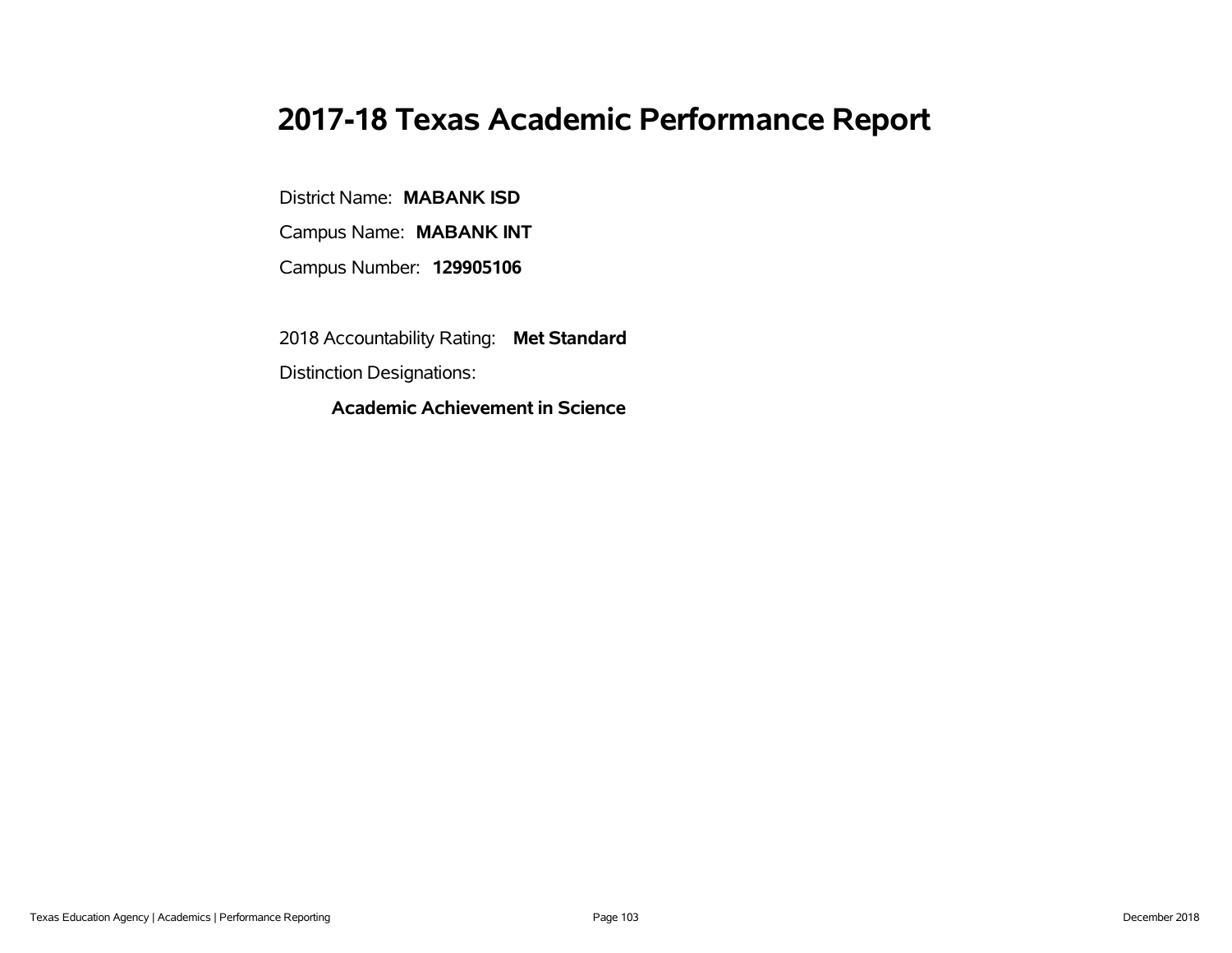## Campus Name: MABANK INT **2017-18 Campus STAAR Performance** Grade Span: 05 - 06 Campus Number: 129905106 Campus Stade Span: 05 - 06 Campus Stade Span: 05 - 06 Campus School Type: Middle Campus Number: 129905106

#### TEXAS EDUCATION AGENCY

|                                                                           |      |              |          |         |                                     |      |       |                    |        |                                   | Two or               |                      |                       |                  |
|---------------------------------------------------------------------------|------|--------------|----------|---------|-------------------------------------|------|-------|--------------------|--------|-----------------------------------|----------------------|----------------------|-----------------------|------------------|
|                                                                           |      | <b>State</b> | District |         | African<br>Campus American Hispanic |      | White | American<br>Indian | Asian  | <b>Pacific</b><br><b>Islander</b> | <b>More</b><br>Races | <b>Special</b><br>Ed | Econ<br><b>Disadv</b> | EL.<br>(Current) |
| STAAR Performance Rates by Tested Grade, Subject, and Performance Levels^ |      |              |          |         |                                     |      |       |                    |        |                                   |                      |                      |                       |                  |
| Grade 5 Reading ^^                                                        |      |              |          |         |                                     |      |       |                    |        |                                   |                      |                      |                       |                  |
| At Approaches Grade Level or Above                                        | 2018 | 84%          | 83%      | 83%     | ∗                                   | 77%  | 83%   | *                  | $\ast$ |                                   | *                    | $\ast$               | 77%                   | $\ast$           |
|                                                                           | 2017 | 82%          | 85%      | 85%     | $\ast$                              | 85%  | 84%   | $\ast$             | $\ast$ |                                   | $\ast$               | $\ast$               | 78%                   | $\ast$           |
| At Meets Grade Level or Above                                             | 2018 | 54%          | 50%      | 50%     | $\ast$                              | 36%  | 54%   | $\ast$             | $\ast$ |                                   | $\ast$               | $\ast$               | 44%                   | $\ast$           |
|                                                                           | 2017 | 48%          | 50%      | 50%     | $\ast$                              | 51%  | 48%   | $\ast$             | $\ast$ |                                   | $\ast$               | $\ast$               | 42%                   | $\ast$           |
| At Masters Grade Level                                                    | 2018 | 26%          | 23%      | 23%     | $\ast$                              | 18%  | 25%   | $\ast$             | $\ast$ | ÷                                 | $\ast$               | $\ast$               | 17%                   | $\ast$           |
|                                                                           | 2017 | 25%          | 25%      | 25%     | $\ast$                              | 29%  | 24%   | $\ast$             | $\ast$ |                                   | $\ast$               | $\ast$               | 17%                   | $\ast$           |
| Grade 5 Mathematics ^^                                                    |      |              |          |         |                                     |      |       |                    |        |                                   |                      |                      |                       |                  |
| At Approaches Grade Level or Above                                        | 2018 | 91%          | 96%      | 96%     | $\ast$                              | 100% | 96%   | $\ast$             | $\ast$ |                                   | $\ast$               | $\ast$               | 94%                   | $\ast$           |
|                                                                           | 2017 | 87%          | 95%      | 95%     | ∗                                   | 93%  | 95%   | $\ast$             | $\ast$ |                                   | $\ast$               | 85%                  | 93%                   | $\ast$           |
| At Meets Grade Level or Above                                             | 2018 | 58%          | 53%      | 53%     | ∗                                   | 46%  | 55%   | *                  | $\ast$ | $\overline{\phantom{a}}$          | $\ast$               | $\ast$               | 48%                   | $\ast$           |
|                                                                           | 2017 | 50%          | 55%      | 55%     | $\ast$                              | 49%  | 55%   | $\ast$             | $\ast$ |                                   | $\ast$               | 21%                  | 46%                   | $\ast$           |
| At Masters Grade Level                                                    | 2018 | 30%          | 22%      | 22%     | $\ast$                              | 15%  | 23%   | $\ast$             | $\ast$ |                                   | $\ast$               | $\ast$               | 19%                   | $\ast$           |
|                                                                           | 2017 | 24%          | 26%      | 26%     | $\ast$                              | 24%  | 26%   | $\ast$             | $\ast$ |                                   | $\ast$               | 15%                  | 18%                   | $\ast$           |
| <b>Grade 5 Science</b>                                                    |      |              |          |         |                                     |      |       |                    |        |                                   |                      |                      |                       |                  |
| At Approaches Grade Level or Above                                        | 2018 | 76%          | 87%      | 87%     | $\ast$                              | 90%  | 87%   | $\ast$             | $\ast$ |                                   | $\ast$               | $\ast$               | 87%                   | $\ast$           |
|                                                                           | 2017 | 74%          | 86%      | 86%     | $\ast$                              | 78%  | 87%   | $\ast$             | $\ast$ | $\overline{\phantom{a}}$          | $\ast$               | $\ast$               | 81%                   | $\ast$           |
| At Meets Grade Level or Above                                             | 2018 | 41%          | 48%      | 48%     | ∗                                   | 36%  | 51%   | $\ast$             | $\ast$ |                                   | $\ast$               | $\ast$               | 40%                   | $\ast$           |
|                                                                           | 2017 | 42%          | 56%      | 56%     | $\ast$                              | 54%  | 57%   | $\ast$             | $\ast$ | $\overline{\phantom{a}}$          | $\ast$               | $\ast$               | 49%                   | $\ast$           |
| At Masters Grade Level                                                    | 2018 | 17%          | 20%      | 20%     | $\ast$                              | 15%  | 21%   | $\ast$             | $\ast$ | $\overline{\phantom{a}}$          | $\ast$               | $\ast$               | 13%                   | $\ast$           |
|                                                                           | 2017 | 18%          | 27%      | 27%     | $\ast$                              | 27%  | 26%   | $\ast$             | $\ast$ |                                   | $\ast$               | $\ast$               | 22%                   | $\ast$           |
| <b>Grade 6 Reading</b>                                                    |      |              |          |         |                                     |      |       |                    |        |                                   |                      |                      |                       |                  |
| At Approaches Grade Level or Above                                        | 2018 | 69%          | 75%      | 75%     | $\ast$                              | 76%  | 74%   | $\ast$             | $\ast$ |                                   | *                    | $\ast$               | 68%                   | $\ast$           |
|                                                                           | 2017 | 69%          | 84%      | 84%     | $\ast$                              | 81%  | 84%   | $\overline{a}$     | $\ast$ |                                   | $\ast$               | $\ast$               | 80%                   | $\ast$           |
| At Meets Grade Level or Above                                             | 2018 | 39%          | 39%      | 39%     | $\ast$                              | 36%  | 40%   | $\ast$             | $\ast$ |                                   | $\ast$               | $\ast$               | 33%                   | $\ast$           |
|                                                                           | 2017 | 37%          | 44%      | 44%     | $\ast$                              | 45%  | 45%   | $\overline{a}$     | $\ast$ |                                   | $\ast$               | $\ast$               | 39%                   | $\ast$           |
| At Masters Grade Level                                                    | 2018 | 19%          | 17%      | 17%     | $\ast$                              | 17%  | 18%   | $\ast$             | $\ast$ |                                   | $\ast$               | $\ast$               | 13%                   | $\ast$           |
|                                                                           | 2017 | 18%          | 18%      | 18%     | $\ast$                              | 21%  | 19%   | $\overline{a}$     | $\ast$ |                                   | *                    | $\ast$               | 14%                   | $\ast$           |
| <b>Grade 6 Mathematics</b>                                                |      |              |          |         |                                     |      |       |                    |        |                                   |                      |                      |                       |                  |
| At Approaches Grade Level or Above                                        | 2018 | 77%          | 89%      | 89%     | $\ast$                              | 83%  | 90%   | $\ast$             | $\ast$ |                                   | $\ast$               | 70%                  | 86%                   | $\ast$           |
|                                                                           | 2017 | 76%          | 88%      | 88%     | ∗                                   | 89%  | 88%   | $\overline{a}$     | $\ast$ | $\overline{\phantom{a}}$          | $\ast$               | $\ast$               | 83%                   | 100%             |
| At Meets Grade Level or Above                                             | 2018 | 44%          | 54%      | 54%     | $\ast$                              | 50%  | 55%   | $\ast$             | $\ast$ |                                   | $\ast$               | 20%                  | 46%                   | $\ast$           |
|                                                                           | 2017 | 43%          | 53%      | 53%     | $\ast$                              | 72%  | 49%   |                    | $\ast$ |                                   | $\ast$               | $\ast$               | 44%                   | 79%              |
| At Masters Grade Level                                                    | 2018 | 18%          | 20%      | 20%     | $\ast$                              | 17%  | 19%   | $\ast$             | $\ast$ | $\blacksquare$                    | $\ast$               | 11%                  | 14%                   | $\ast$           |
|                                                                           | 2017 | 18%          | 21%      | 21%     |                                     | 34%  | 18%   |                    | $\ast$ |                                   | $\ast$               | $\ast$               | 20%                   | 50%              |
| <b>Grade 7 Reading</b>                                                    |      |              |          |         |                                     |      |       |                    |        |                                   |                      |                      |                       |                  |
| At Approaches Grade Level or Above                                        | 2017 | 73%          | 83%      | $\star$ |                                     |      |       |                    |        |                                   |                      |                      |                       |                  |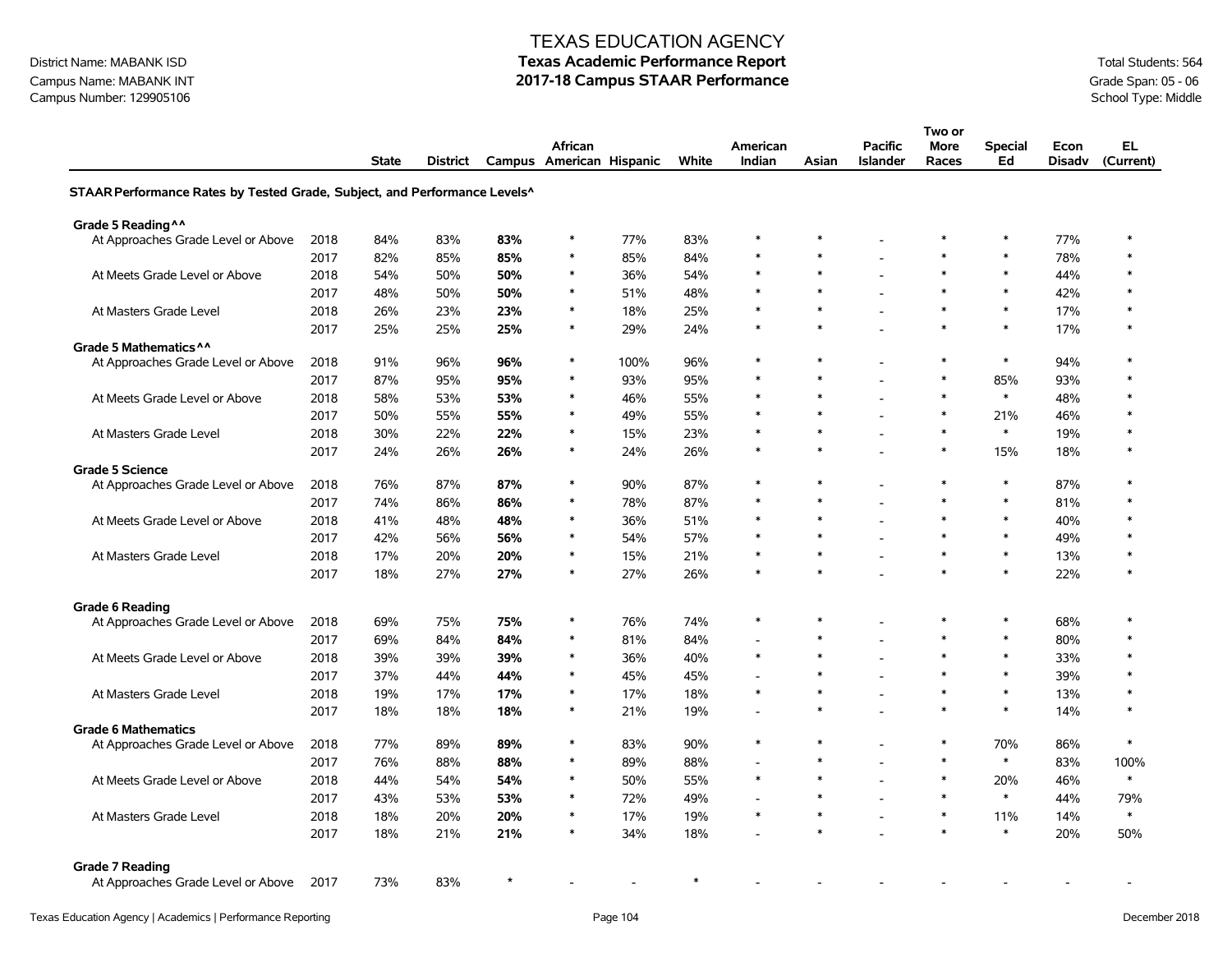### District Name: MABANK ISD **Texas Academic Performance Report Texas Academic Performance Report** Total Students: 564 Campus Name: MABANK INT **2017-18 Campus STAAR Performance** Grade Span: 05 - 06 Campus Number: 120005106 Campus Number: 120005106 Campus School Type: Middle

| Campus Number: 129905106      |      |              |                 |        |                   |       |          |       |                 |                          |                |       | School Type: Middle |  |
|-------------------------------|------|--------------|-----------------|--------|-------------------|-------|----------|-------|-----------------|--------------------------|----------------|-------|---------------------|--|
|                               |      |              |                 |        |                   |       |          |       |                 | Two or                   |                |       |                     |  |
|                               |      |              |                 |        | <b>African</b>    |       | American |       | Pacific         | More                     | <b>Special</b> | Econ  | EL                  |  |
|                               |      | <b>State</b> | <b>District</b> | Campus | American Hispanic | White | Indian   | Asian | <b>Islander</b> | Races                    | Ed             | Disad | (Current)           |  |
| At Meets Grade Level or Above | 2017 | 42%          | 48%             |        |                   |       |          |       |                 | $\overline{\phantom{a}}$ |                |       |                     |  |

|                                    |      | <b>State</b> | <b>District</b> | Campus  | American Hispanic | White | Indian                   | Asian                    | Islander                 | Races                    | Ed                       | <b>Disady</b>            | (Current)                |
|------------------------------------|------|--------------|-----------------|---------|-------------------|-------|--------------------------|--------------------------|--------------------------|--------------------------|--------------------------|--------------------------|--------------------------|
| At Meets Grade Level or Above      | 2017 | 42%          | 48%             |         |                   |       |                          | $\overline{\phantom{0}}$ | -                        |                          | $\overline{\phantom{a}}$ | $\overline{\phantom{0}}$ |                          |
| At Masters Grade Level             | 2017 | 23%          | 21%             | $\star$ |                   |       |                          | $\overline{\phantom{0}}$ | $\overline{\phantom{a}}$ | -                        | -                        | $\overline{\phantom{0}}$ |                          |
| Grade 7 Writing                    |      |              |                 |         |                   |       |                          |                          |                          |                          |                          |                          |                          |
| At Approaches Grade Level or Above | 2017 | 70%          | 76%             | $\ast$  |                   |       | $\sim$                   | $\sim$                   | $\overline{\phantom{a}}$ | $\overline{\phantom{0}}$ | $\overline{\phantom{0}}$ | $\overline{\phantom{a}}$ | -                        |
| At Meets Grade Level or Above      | 2017 | 39%          | 39%             | $\ast$  |                   |       | $\overline{\phantom{0}}$ | $\overline{\phantom{a}}$ | $\overline{\phantom{0}}$ | $\overline{\phantom{a}}$ | -                        | $\overline{\phantom{0}}$ | $\overline{\phantom{a}}$ |
| At Masters Grade Level             | 2017 | 12%          | 11%             |         |                   |       |                          | $\overline{\phantom{0}}$ | $\overline{\phantom{a}}$ | $\overline{\phantom{0}}$ | $\overline{\phantom{a}}$ | $\overline{\phantom{0}}$ |                          |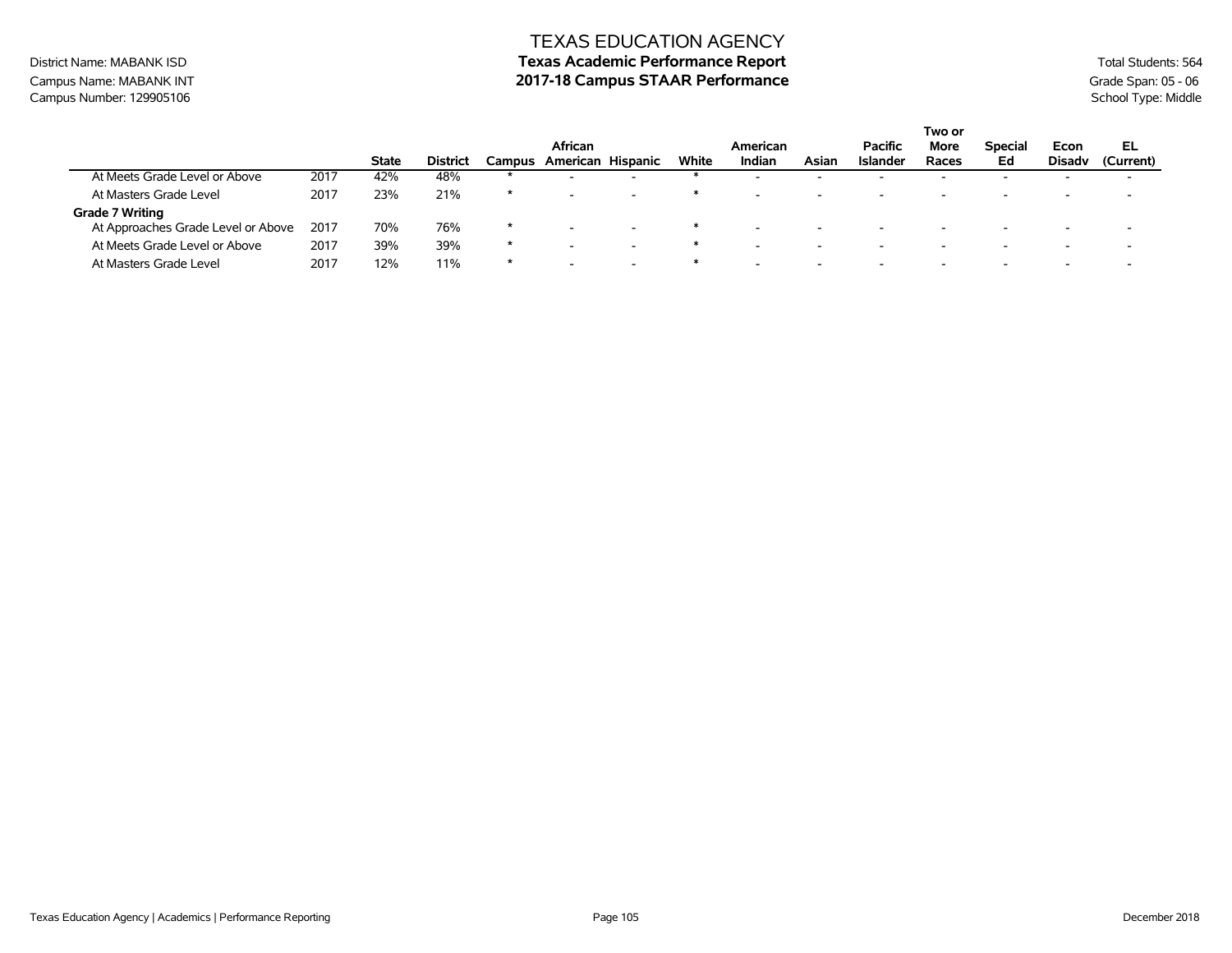# Campus Name: MABANK INT **2017-18 Campus STAAR Performance** Grade Span: 05 - 06 Campus Number: 129905106 Campus Stade Span: 05 - 06 Campus Stade Span: 05 - 06 Campus School Type: Middle Campus Number: 129905106

### TEXAS EDUCATION AGENCY

|                                                                           |      |              |                 |         |                          |                |        |          |        |                          | Two or      |                |               |           |
|---------------------------------------------------------------------------|------|--------------|-----------------|---------|--------------------------|----------------|--------|----------|--------|--------------------------|-------------|----------------|---------------|-----------|
|                                                                           |      |              |                 |         | African                  |                |        | American |        | <b>Pacific</b>           | <b>More</b> | <b>Special</b> | Econ          | EL.       |
|                                                                           |      | <b>State</b> | <b>District</b> |         | Campus American Hispanic |                | White  | Indian   | Asian  | <b>Islander</b>          | Races       | Ed             | <b>Disadv</b> | (Current) |
| STAAR Performance Rates by Tested Grade, Subject, and Performance Levels^ |      |              |                 |         |                          |                |        |          |        |                          |             |                |               |           |
| All Grades All Subjects                                                   |      |              |                 |         |                          |                |        |          |        |                          |             |                |               |           |
| At Approaches Grade Level or Above                                        | 2018 | 77%          | 85%             | 86%     | $\ast$                   | 85%            | 86%    | $\ast$   | 100%   | $\overline{a}$           | 85%         | 58%            | 82%           | 84%       |
|                                                                           | 2017 | 75%          | 83%             | 88%     | $\ast$                   | 85%            | 88%    | $\ast$   | 100%   |                          | 93%         | 65%            | 83%           | 93%       |
| At Meets Grade Level or Above                                             | 2018 | 48%          | 56%             | 49%     | $\ast$                   | 41%            | 51%    | $\ast$   | 53%    | $\blacksquare$           | 55%         | 16%            | 42%           | 43%       |
|                                                                           | 2017 | 45%          | 52%             | 52%     | $\ast$                   | 54%            | 51%    | $\ast$   | 94%    | $\overline{\phantom{a}}$ | 52%         | 22%            | 44%           | 53%       |
| At Masters Grade Level                                                    | 2018 | 22%          | 24%             | 20%     | $\ast$                   | 16%            | 21%    | $\ast$   | 35%    | $\overline{a}$           | 22%         | 6%             | 15%           | 13%       |
|                                                                           | 2017 | 20%          | 21%             | 24%     | $\ast$                   | 27%            | 23%    | $\ast$   | 59%    | $\overline{\phantom{a}}$ | 16%         | 8%             | 18%           | 29%       |
| All Grades ELA/Reading                                                    |      |              |                 |         |                          |                |        |          |        |                          |             |                |               |           |
| At Approaches Grade Level or Above                                        | 2018 | 74%          | 81%             | 79%     | $\ast$                   | 77%            | 79%    | $\ast$   | $\ast$ |                          | 82%         | $\ast$         | 72%           | $\ast$    |
|                                                                           | 2017 | 72%          | 80%             | 84%     | $\ast$                   | 83%            | 84%    | $\ast$   | $\ast$ |                          | $\ast$      | $\ast$         | 79%           | 89%       |
| At Meets Grade Level or Above                                             | 2018 | 46%          | 51%             | 45%     | $\ast$                   | 36%            | 47%    | $\ast$   | $\ast$ | $\overline{a}$           | 50%         | $\ast$         | 38%           | $\ast$    |
|                                                                           | 2017 | 44%          | 51%             | 48%     | $\ast$                   | 48%            | 47%    | $\ast$   | $\ast$ | $\blacksquare$           | $\ast$      | $\ast$         | 40%           | 50%       |
| At Masters Grade Level                                                    | 2018 | 19%          | 20%             | 20%     | $\ast$                   | 17%            | 22%    | $\ast$   | $\ast$ | $\overline{\phantom{a}}$ | 23%         | $\ast$         | 15%           | $\ast$    |
|                                                                           | 2017 | 19%          | 19%             | 22%     | $\ast$                   | 25%            | 22%    | $\ast$   | $\ast$ |                          | $\ast$      | $\ast$         | 16%           | 25%       |
| <b>All Grades Mathematics</b>                                             |      |              |                 |         |                          |                |        |          |        |                          |             |                |               |           |
| At Approaches Grade Level or Above                                        | 2018 | 81%          | 93%             | 92%     | $\ast$                   | 91%            | 93%    | $\ast$   | $\ast$ | $\blacksquare$           | 82%         | 78%            | 90%           | $\ast$    |
|                                                                           | 2017 | 79%          | 89%             | 92%     | $\ast$                   | 91%            | 92%    | $\ast$   | $\ast$ |                          | $\ast$      | 77%            | 89%           | 100%      |
| At Meets Grade Level or Above                                             | 2018 | 50%          | 65%             | 54%     | $\ast$                   | 48%            | 55%    | $\ast$   | $\ast$ | $\overline{\phantom{a}}$ | 59%         | 22%            | 47%           | $\ast$    |
|                                                                           | 2017 | 46%          | 56%             | 54%     | $\ast$                   | 61%            | 52%    | $\ast$   | $\ast$ |                          | $\ast$      | 16%            | 45%           | 61%       |
| At Masters Grade Level                                                    | 2018 | 24%          | 31%             | 21%     | $\ast$                   | 16%            | 21%    | $\ast$   | $\ast$ |                          | 27%         | 9%             | 16%           | $\ast$    |
|                                                                           | 2017 | 22%          | 27%             | 24%     | $\ast$                   | 30%            | 23%    | $\ast$   | $\ast$ |                          | $\ast$      | 10%            | 19%           | 36%       |
| <b>All Grades Writing</b>                                                 |      |              |                 |         |                          |                |        |          |        |                          |             |                |               |           |
| At Approaches Grade Level or Above                                        | 2017 | 67%          | 74%             | $\star$ |                          |                | $\ast$ |          |        |                          |             |                |               |           |
| At Meets Grade Level or Above                                             | 2017 | 36%          | 40%             | $\star$ |                          | $\overline{a}$ | $\ast$ |          |        |                          |             |                |               |           |
| At Masters Grade Level                                                    | 2017 | 11%          | 11%             | $\star$ |                          |                | $\ast$ |          |        |                          |             |                |               |           |
| <b>All Grades Science</b>                                                 |      |              |                 |         |                          |                |        |          |        |                          |             |                |               |           |
| At Approaches Grade Level or Above                                        | 2018 | 80%          | 91%             | 87%     | $\ast$                   | 90%            | 87%    | $\ast$   | $\ast$ |                          | $\ast$      | $\ast$         | 87%           |           |
|                                                                           | 2017 | 79%          | 90%             | 86%     | $\ast$                   | 78%            | 87%    | $\ast$   | $\ast$ |                          | $\ast$      | $\ast$         | 81%           | $\ast$    |
| At Meets Grade Level or Above                                             | 2018 | 51%          | 61%             | 48%     | $\ast$                   | 36%            | 51%    | $\ast$   | $\ast$ | $\overline{a}$           | $\ast$      | $\ast$         | 40%           | $\ast$    |
|                                                                           | 2017 | 49%          | 60%             | 56%     | $\ast$                   | 54%            | 57%    | $\ast$   | $\ast$ | $\blacksquare$           | $\ast$      | $\ast$         | 49%           |           |
| At Masters Grade Level                                                    | 2018 | 23%          | 27%             | 20%     | $\ast$                   | 15%            | 21%    | $\ast$   | $\ast$ |                          | $\ast$      | $\ast$         | 13%           |           |
|                                                                           | 2017 | 19%          | 25%             | 27%     | $\ast$                   | 27%            | 26%    | $\ast$   | $\ast$ |                          | $\ast$      | $\ast$         | 22%           | $\ast$    |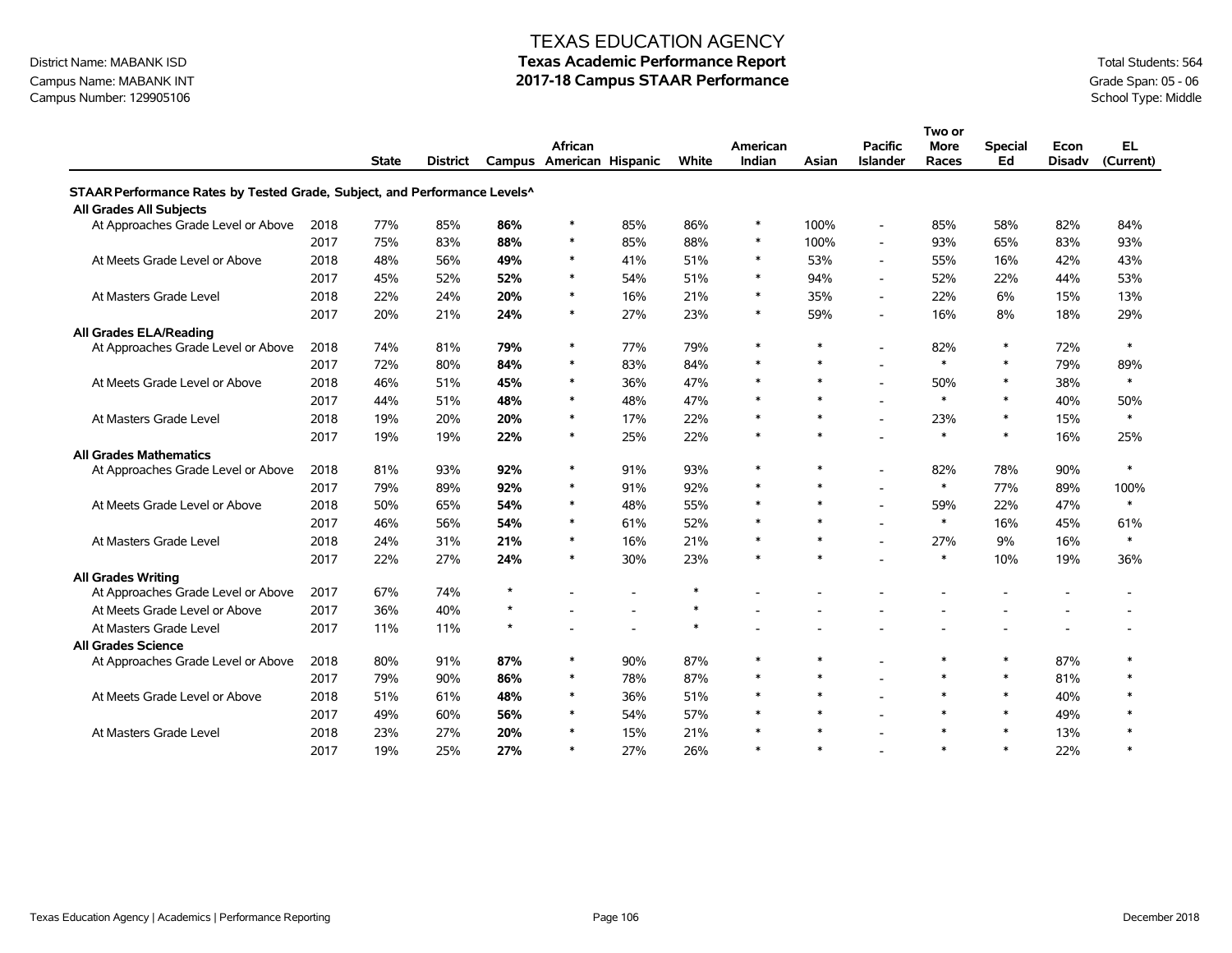# TEXAS EDUCATION AGENCY District Name: MABANK ISD **Texas Academic Performance Report Texas Academic Performance Report** Total Students: 564

Campus Name: MABANK INT **Campus Progress 2017-18 Campus Progress** Grade Span: 05 - 06<br>
Campus Number: 129905106 School Type: Middle Campus Number: 129905106

|                                                                              |                      | <b>State</b>   | <b>District</b> | <b>Campus</b>  | African            | American Hispanic | White          | American<br>Indian         | Asian              | <b>Pacific</b><br><b>Islander</b>                    | Two or<br>More<br>Races | <b>Special</b><br>Ed | Econ<br><b>Disady</b> | EL<br>(Current<br>&<br><b>Monitored</b> ) |
|------------------------------------------------------------------------------|----------------------|----------------|-----------------|----------------|--------------------|-------------------|----------------|----------------------------|--------------------|------------------------------------------------------|-------------------------|----------------------|-----------------------|-------------------------------------------|
| School Progress Domain - Academic Growth Score by Grade and Subject          |                      |                |                 |                |                    |                   |                |                            |                    |                                                      |                         |                      |                       |                                           |
| Grade 5 ELA/Reading<br>Grade 5 Mathematics                                   | 2018<br>2018         | 80<br>81       | 65<br>57        | 65<br>57       | $\ast$             | 62<br>54          | 67<br>57       | $\ast$<br>$\ast$           | $\ast$             | $\overline{\phantom{0}}$                             | 55<br>64                | 72<br>81             | 61<br>56              | 61<br>50                                  |
| Grade 6 ELA/Reading<br>Grade 6 Mathematics                                   | 2018<br>2018         | 47<br>56       | 48<br>63        | 48<br>63       | $\ast$             | 56<br>64          | 49<br>63       | $\ast$<br>$\ast$           | *<br>$\ast$        |                                                      | 55                      | 40<br>72             | 45<br>61              | 46<br>62                                  |
| All Grades Both Subjects<br>All Grades ELA/Reading<br>All Grades Mathematics | 2018<br>2018<br>2018 | 69<br>69<br>70 | 71<br>66<br>76  | 58<br>57<br>60 | 50<br>$\ast$<br>61 | 59<br>59<br>59    | 59<br>58<br>60 | $\ast$<br>$\ast$<br>$\ast$ | 54<br>$\ast$<br>92 | $\overline{\phantom{0}}$<br>$\overline{\phantom{0}}$ | 55<br>50<br>60          | 64<br>53<br>76       | 56<br>53<br>59        | 55<br>54<br>56                            |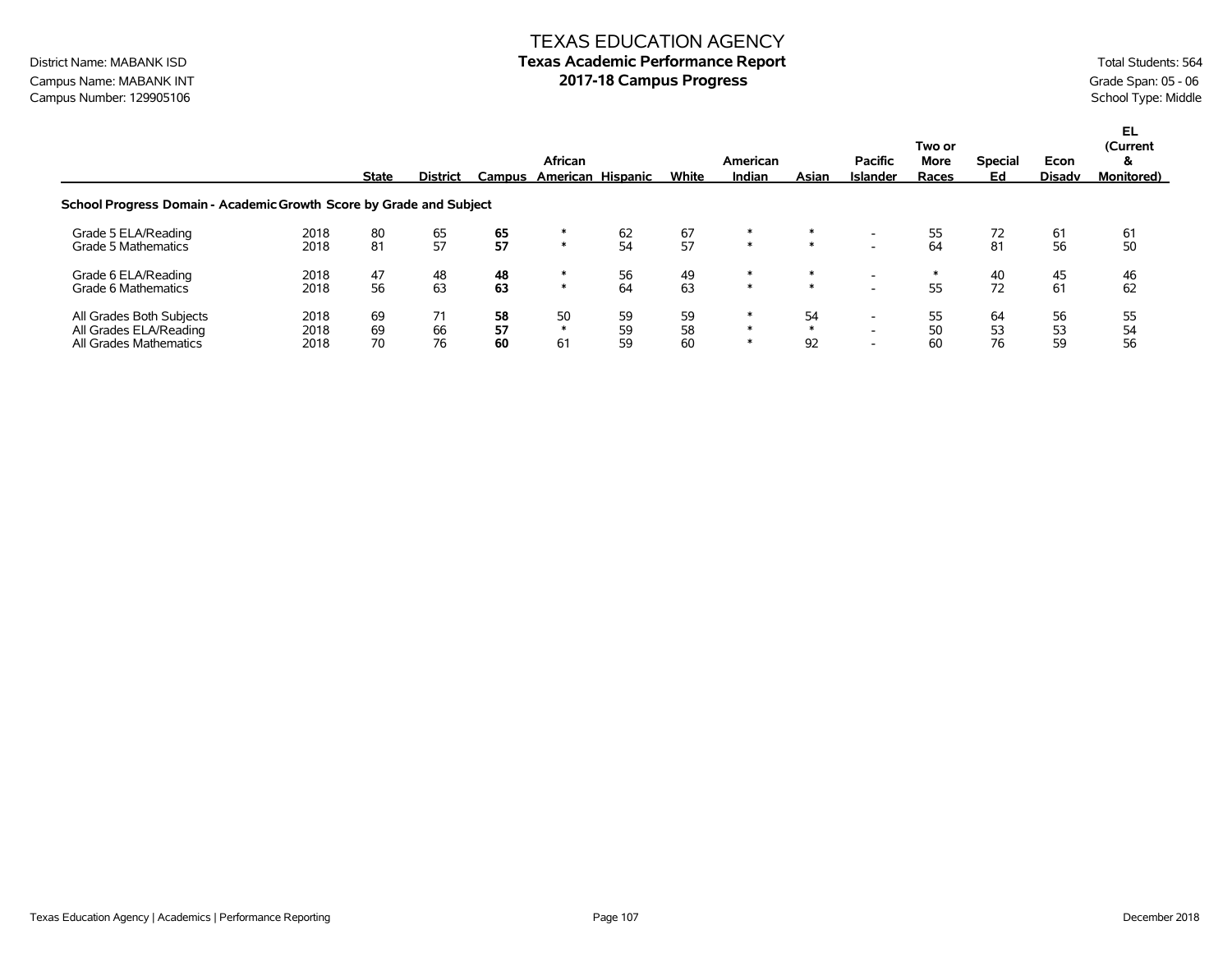Campus Name: MABANK INT **2017-18 Campus Prior Year and Student Success Initiative** Grade Span: 05 - 06 Campus Number: 129905106 School Type: Middle Campus Number: 129905106

### TEXAS EDUCATION AGENCY

|                                                                                                     |                              | <b>State</b>             | <b>District</b>          | Campus                   | African<br>American Hispanic                           |                          | White                    | American<br>Indian         | Asian                 | <b>Pacific</b><br><b>Islander</b> | Two or<br><b>More</b><br>Races | <b>Special</b><br>Ed     | Econ<br><b>Disadv</b>    | <b>EL</b><br>(Current)     |
|-----------------------------------------------------------------------------------------------------|------------------------------|--------------------------|--------------------------|--------------------------|--------------------------------------------------------|--------------------------|--------------------------|----------------------------|-----------------------|-----------------------------------|--------------------------------|--------------------------|--------------------------|----------------------------|
| Progress of Prior-Year Non-Proficient Students                                                      |                              |                          |                          |                          |                                                        |                          |                          |                            |                       |                                   |                                |                          |                          |                            |
| Sum of Grades 4-8                                                                                   |                              |                          |                          |                          |                                                        |                          |                          |                            |                       |                                   |                                |                          |                          |                            |
| Reading<br>Mathematics                                                                              | 2018<br>2017<br>2018<br>2017 | 38%<br>35%<br>47%<br>43% | 45%<br>44%<br>71%<br>56% | 31%<br>33%<br>73%<br>62% | $\ast$<br>$\overline{\phantom{a}}$<br>$\ast$<br>$\ast$ | 38%<br>40%<br>88%<br>54% | 29%<br>27%<br>69%<br>65% | $\ast$<br>$\ast$<br>$\ast$ | ∗<br>$\ast$<br>$\ast$ |                                   | $\ast$<br>$\ast$<br>$\ast$     | 23%<br>36%<br>80%<br>59% | 26%<br>33%<br>71%<br>59% | $\ast$<br>$\ast$<br>$\ast$ |
| <b>Student Success Initiative</b>                                                                   |                              |                          |                          |                          |                                                        |                          |                          |                            |                       |                                   |                                |                          |                          |                            |
| <b>Grade 5 Reading</b><br>Students Meeting Approaches Grade Level on First STAAR Administration     | 2018                         | 79%                      | 79%                      | 79%                      | $\ast$                                                 | 74%                      | 81%                      | ∗                          | ∗                     |                                   | 73%                            | 34%                      | 73%                      | *                          |
| Students Requiring Accelerated Instruction<br><b>STAAR Cumulative Met Standard</b>                  | 2018<br>2018                 | 21%<br>84%               | 21%<br>83%               | 21%<br>83%               | $\ast$<br>71%                                          | 26%<br>77%               | 19%<br>83%               | $\ast$<br>$\ast$           | $\ast$<br>$\ast$      |                                   | $\ast$<br>91%                  | 66%<br>41%               | 27%<br>77%               | $\ast$<br>$\ast$           |
| <b>Grade 5 Mathematics</b><br>Students Meeting Approaches Grade Level on First STAAR Administration | 2018                         | 85%                      | 88%                      | 88%                      | 71%                                                    | 92%                      | 88%                      | $\ast$                     | ∗                     |                                   | 91%                            | 59%                      | 84%                      | 71%                        |
| Students Requiring Accelerated Instruction<br><b>STAAR Cumulative Met Standard</b>                  | 2018                         | 15%                      | 12%                      | 12%                      | $\ast$                                                 | $\ast$                   | 12%                      | $\ast$                     | $\ast$                |                                   | *                              | 41%                      | 16%                      | $\ast$                     |
|                                                                                                     | 2018                         | 90%                      | 96%                      | 96%                      | 71%                                                    | 100%                     | 96%                      | $\ast$                     | $\ast$                |                                   | 91%                            | 88%                      | 94%                      | 100%                       |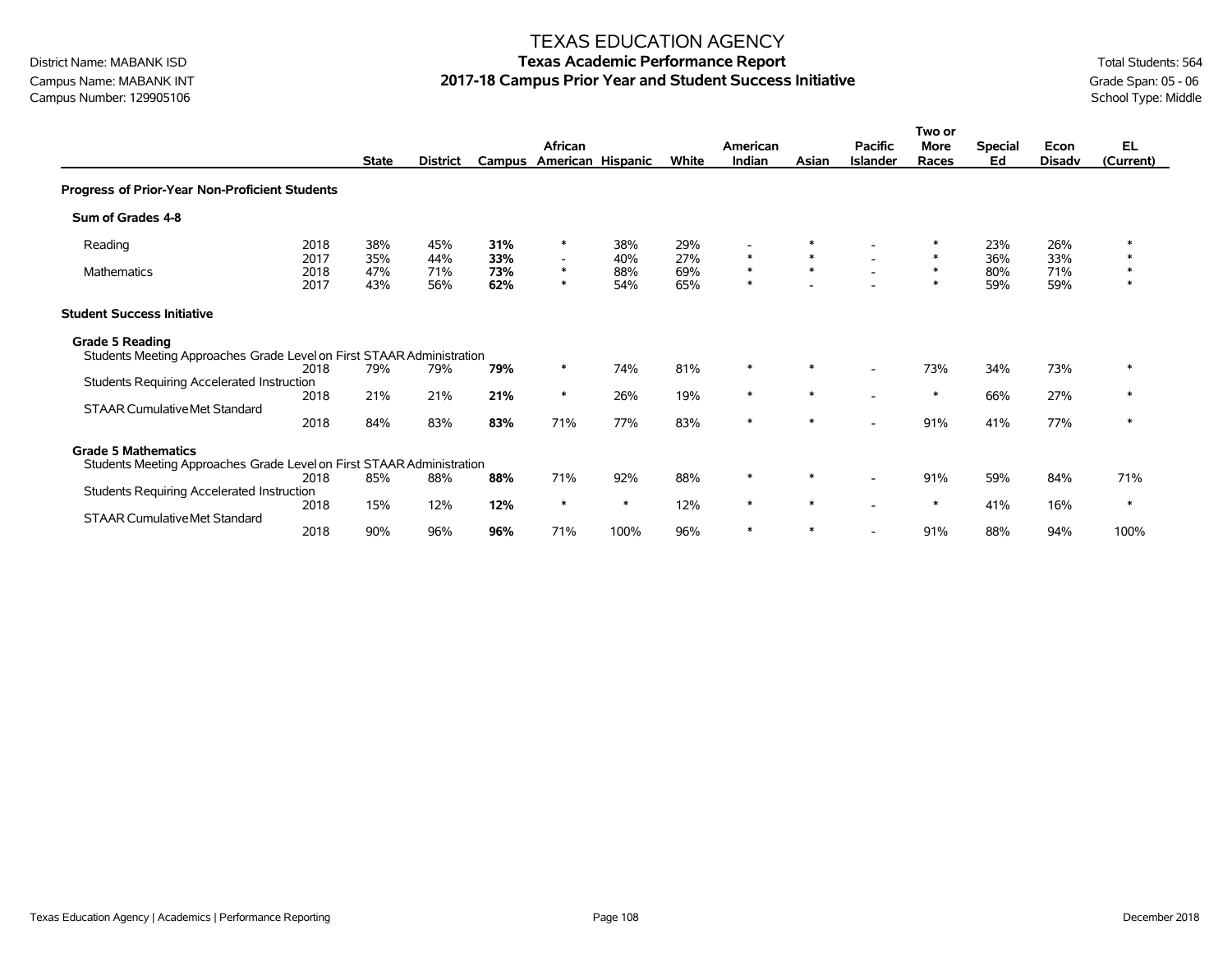# District Name: MABANK ISD **Texas Academic Performance Report Texas Academic Performance Report** Total Students: 564

Campus Name: MABANK INT **2017-18 Campus STAAR Performance**<br>Campus Number: 129905106 **Current EL Students** Bilingual Education/English as a Second Language

|                                                          |      | <b>State</b> | <b>District</b> |         | Bilingual BE-Trans BE-Trans BE-Dual<br>Campus Education Early Exit Late Exit Two-Way One-Way |  | <b>BE-Dual</b> | <b>ESL</b> | <b>ESL</b><br>Content | <b>ESL</b><br><b>Pull-Out</b> | <b>LEP No</b>            | <b>LEP</b> with<br>Services Services | <b>Total</b><br><b>EL</b> |
|----------------------------------------------------------|------|--------------|-----------------|---------|----------------------------------------------------------------------------------------------|--|----------------|------------|-----------------------|-------------------------------|--------------------------|--------------------------------------|---------------------------|
| STAAR Performance Rate by Subject and Performance Level^ |      |              |                 |         |                                                                                              |  |                |            |                       |                               |                          |                                      |                           |
| All Grades All Subjects                                  |      |              |                 |         |                                                                                              |  |                |            |                       |                               |                          |                                      |                           |
| At Approaches Grade Level or Above                       | 2018 | 77%          | 85%             | 86%     |                                                                                              |  |                |            |                       |                               |                          |                                      | $\ast$                    |
|                                                          | 2017 | 75%          | 83%             | 88%     |                                                                                              |  |                | $\ast$     |                       | $\ast$                        |                          | $\ast$                               | $\ast$                    |
| At Meets Grade Level or Above                            | 2018 | 48%          | 56%             | 49%     |                                                                                              |  |                | $\ast$     |                       | $\ast$                        |                          | $\ast$                               | $\ast$                    |
|                                                          | 2017 | 45%          | 52%             | 52%     |                                                                                              |  |                |            |                       |                               |                          | $\ast$                               | $\ast$                    |
| At Masters Grade Level                                   | 2018 | 22%          | 24%             | 20%     |                                                                                              |  |                | $\ast$     |                       | $\ast$                        |                          | $\ast$                               | $\ast$                    |
|                                                          | 2017 | 20%          | 21%             | 24%     |                                                                                              |  |                | $\ast$     |                       | $\ast$                        |                          | $\ast$                               | $\ast$                    |
| <b>All Grades ELA/Reading</b>                            |      |              |                 |         |                                                                                              |  |                |            |                       |                               |                          |                                      |                           |
| At Approaches Grade Level or Above                       | 2018 | 74%          | 81%             | 79%     |                                                                                              |  |                | ∗          |                       | $\ast$                        |                          | $\ast$                               | $\ast$                    |
|                                                          | 2017 | 72%          | 80%             | 84%     |                                                                                              |  |                | $\ast$     | $\overline{a}$        | $\ast$                        | ÷.                       | $\ast$                               | $\ast$                    |
| At Meets Grade Level or Above                            | 2018 | 46%          | 51%             | 45%     |                                                                                              |  |                | $\ast$     |                       | $\ast$                        |                          | $\ast$                               | $\ast$                    |
|                                                          | 2017 | 44%          | 51%             | 48%     |                                                                                              |  |                | $\ast$     |                       | $\ast$                        |                          | $\ast$                               | $\ast$                    |
| At Masters Grade Level                                   | 2018 | 19%          | 20%             | 20%     |                                                                                              |  |                | $\ast$     |                       | $\ast$                        |                          | $\ast$                               | $\ast$                    |
|                                                          | 2017 | 19%          | 19%             | 22%     |                                                                                              |  |                |            |                       | $\ast$                        |                          | $\ast$                               | $\ast$                    |
| <b>All Grades Mathematics</b>                            |      |              |                 |         |                                                                                              |  |                |            |                       |                               |                          |                                      |                           |
| At Approaches Grade Level or Above                       | 2018 | 81%          | 93%             | 92%     |                                                                                              |  |                | $\ast$     |                       | $\ast$                        |                          | $\ast$                               | $\ast$                    |
|                                                          | 2017 | 79%          | 89%             | 92%     |                                                                                              |  |                |            |                       | $\ast$                        |                          | $\ast$                               | $\ast$                    |
| At Meets Grade Level or Above                            | 2018 | 50%          | 65%             | 54%     |                                                                                              |  |                | $\ast$     |                       | $\ast$                        |                          | $\ast$                               | $\ast$                    |
|                                                          | 2017 | 46%          | 56%             | 54%     |                                                                                              |  |                | $\ast$     |                       | $\ast$                        |                          | $\ast$                               | $\ast$                    |
| At Masters Grade Level                                   | 2018 | 24%          | 31%             | 21%     |                                                                                              |  |                | $\ast$     |                       | $\ast$                        |                          | $\ast$                               | $\ast$                    |
|                                                          | 2017 | 22%          | 27%             | 24%     |                                                                                              |  |                | $\ast$     |                       | $\ast$                        |                          | $\ast$                               | $\ast$                    |
| <b>All Grades Writing</b>                                |      |              |                 |         |                                                                                              |  |                |            |                       |                               |                          |                                      |                           |
| At Approaches Grade Level or Above                       | 2017 | 67%          | 74%             | $\star$ |                                                                                              |  |                |            |                       |                               |                          |                                      |                           |
| At Meets Grade Level or Above                            | 2017 | 36%          | 40%             | $\star$ |                                                                                              |  |                |            |                       |                               |                          |                                      |                           |
| At Masters Grade Level                                   | 2017 | 11%          | 11%             | $\star$ |                                                                                              |  |                |            |                       |                               |                          |                                      |                           |
| <b>All Grades Science</b>                                |      |              |                 |         |                                                                                              |  |                |            |                       |                               |                          |                                      |                           |
| At Approaches Grade Level or Above                       | 2018 | 80%          | 91%             | 87%     |                                                                                              |  |                | $\ast$     |                       | $\ast$                        |                          | $\ast$                               | $\ast$                    |
|                                                          | 2017 | 79%          | 90%             | 86%     |                                                                                              |  |                | $\ast$     |                       | $\ast$                        |                          | $\ast$                               | $\ast$                    |
| At Meets Grade Level or Above                            | 2018 | 51%          | 61%             | 48%     |                                                                                              |  |                |            |                       |                               |                          | $\ast$                               | $\ast$                    |
|                                                          | 2017 | 49%          | 60%             | 56%     |                                                                                              |  |                | $\ast$     |                       | $\ast$                        |                          | $\ast$                               | $\ast$                    |
| At Masters Grade Level                                   | 2018 | 23%          | 27%             | 20%     |                                                                                              |  |                | $\ast$     |                       | $\ast$                        | $\overline{\phantom{a}}$ | $\ast$                               | $\ast$                    |
|                                                          | 2017 | 19%          | 25%             | 27%     |                                                                                              |  |                |            |                       |                               |                          | $\ast$                               | $\ast$                    |
| School Progress Domain - Academic Growth Score           |      |              |                 |         |                                                                                              |  |                |            |                       |                               |                          |                                      |                           |
| All Grades Both Subjects                                 | 2018 | 69           | 71              | 58      |                                                                                              |  |                | 64         |                       | 64                            |                          | 64                                   | 64                        |
| All Grades ELA/Reading                                   | 2018 | 69           | 66              | 57      |                                                                                              |  | $\overline{a}$ | 59         |                       | 59                            |                          | 59                                   | 59                        |
| All Grades Mathematics                                   | 2018 | 70           | 76              | 60      |                                                                                              |  |                | 68         |                       | 68                            |                          | 68                                   | 68                        |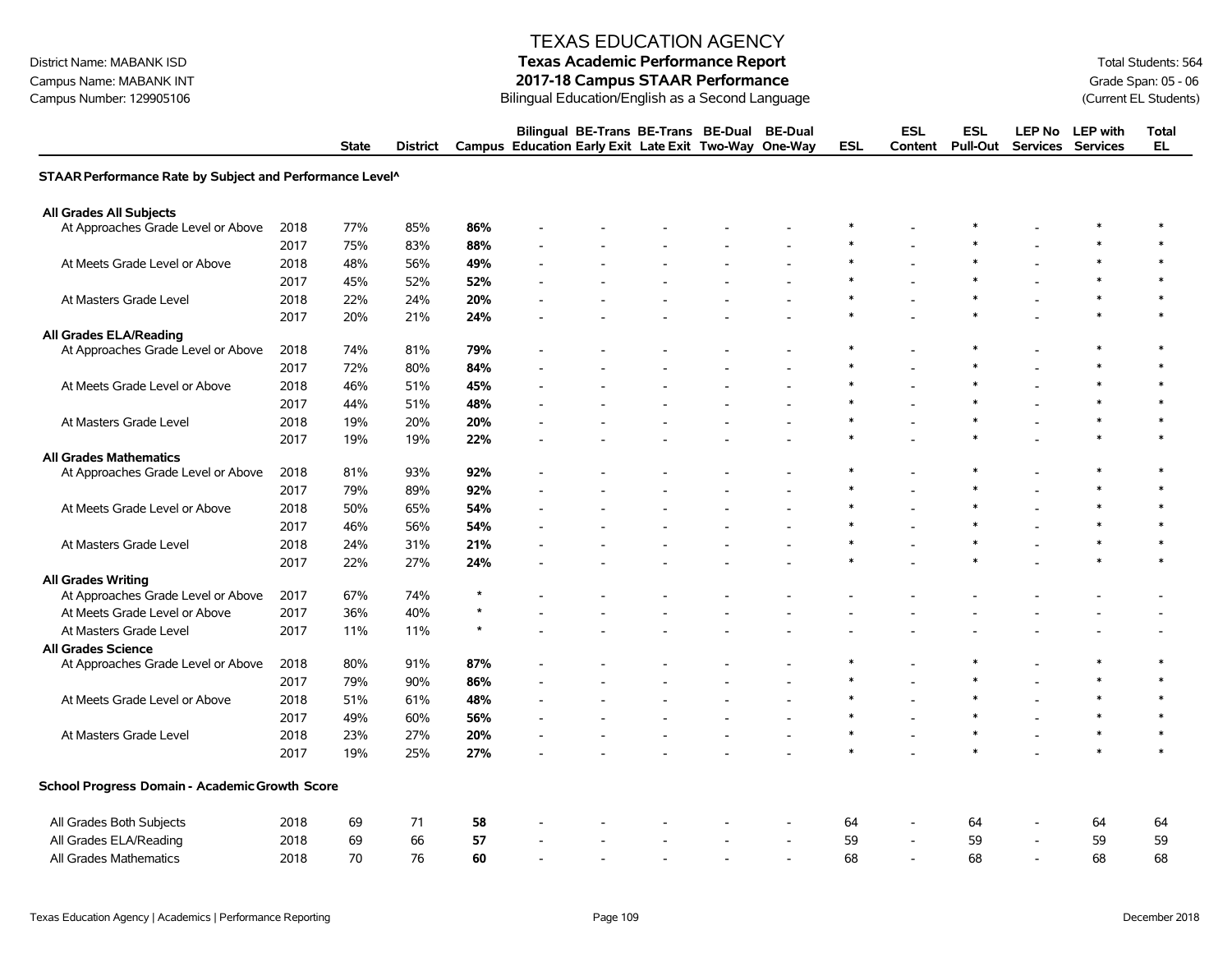#### District Name: MABANK ISD **Texas Academic Performance Report Texas Academic Performance Report** Total Students: 564 Campus Name: MABANK INT **2017-18 Campus STAAR Performance**<br>Campus Number: 129905106 **Current EL Students** Bilingual Education/English as a Second Language

|                                                |      | <b>State</b> | <b>District</b> |     |                          | Bilingual BE-Trans BE-Trans BE-Dual BE-Dual<br>Campus Education Early Exit Late Exit Two-Way One-Way |                          |                          |                          | ESL | <b>ESL</b><br>Content | ESL<br><b>Pull-Out</b> | LEP No LEP with<br>Services Services | Total<br>EL |
|------------------------------------------------|------|--------------|-----------------|-----|--------------------------|------------------------------------------------------------------------------------------------------|--------------------------|--------------------------|--------------------------|-----|-----------------------|------------------------|--------------------------------------|-------------|
| Progress of Prior-Year Non-Proficient Students |      |              |                 |     |                          |                                                                                                      |                          |                          |                          |     |                       |                        |                                      |             |
| Sum of Grades 4-8                              |      |              |                 |     |                          |                                                                                                      |                          |                          |                          |     |                       |                        |                                      |             |
| Reading                                        | 2018 | 38%          | 45%             | 31% | $\overline{\phantom{a}}$ |                                                                                                      | -                        | -                        |                          | ∗   |                       |                        |                                      |             |
|                                                | 2017 | 35%          | 44%             | 33% | $\overline{\phantom{a}}$ | $\overline{\phantom{0}}$                                                                             | -                        | $\overline{\phantom{a}}$ | -                        | ∗   |                       |                        |                                      | ∗           |
| <b>Mathematics</b>                             | 2018 | 47%          | 71%             | 73% | $\overline{\phantom{a}}$ | $\overline{\phantom{a}}$                                                                             | $\overline{\phantom{a}}$ | $\overline{\phantom{a}}$ | $\overline{\phantom{a}}$ | ∗   |                       |                        |                                      |             |
|                                                | 2017 | 43%          | 56%             | 62% | $\overline{\phantom{0}}$ | $\overline{\phantom{a}}$                                                                             | $\overline{\phantom{0}}$ | $\overline{\phantom{0}}$ | $\overline{\phantom{0}}$ |     |                       |                        |                                      |             |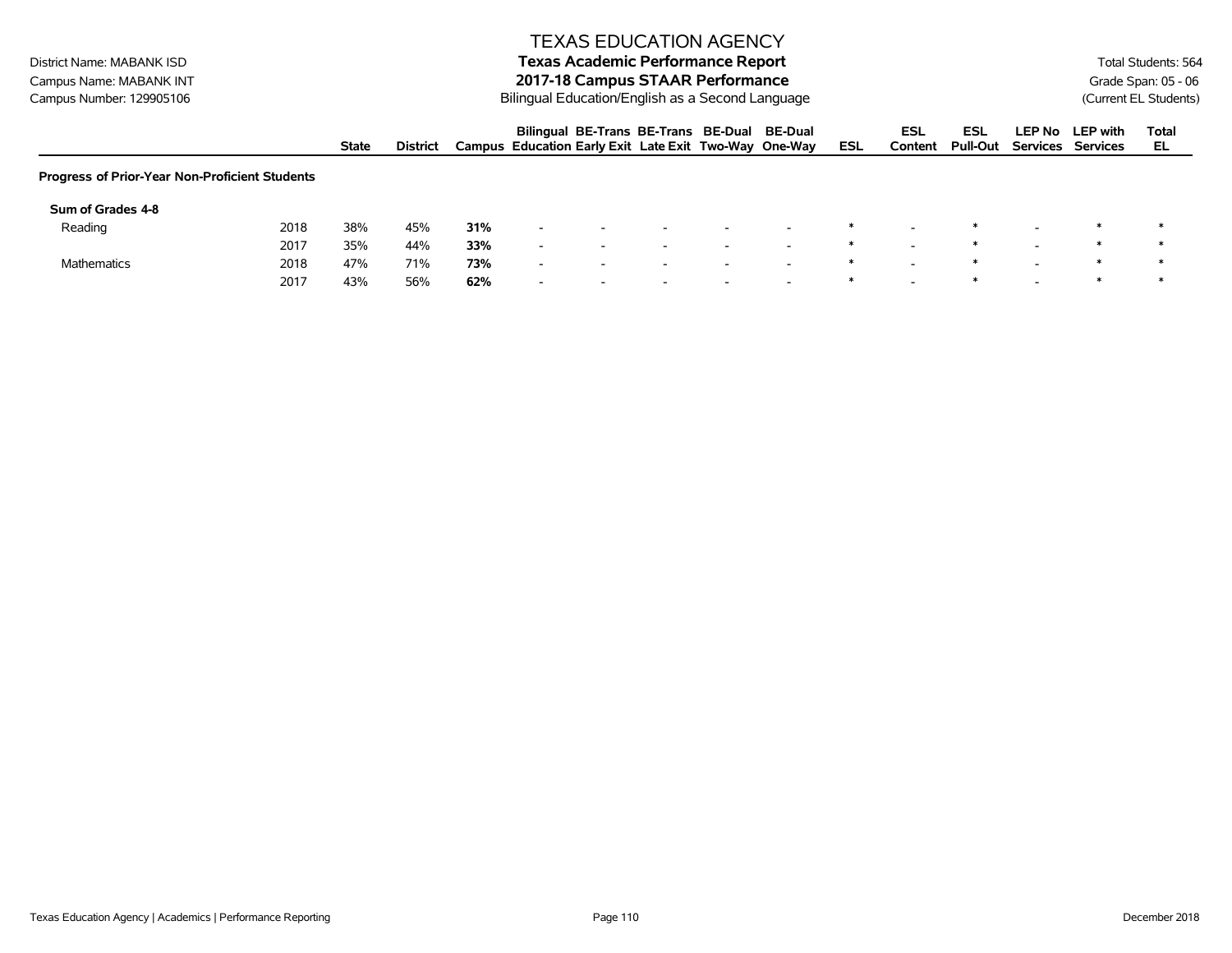# Campus Name: MABANK INT **2017-18 Campus STAAR Participation**<br>
2017-18 Campus STAAR Participation<br>
Campus Number: 129905106 School Type: Middle Campus Number: 129905106

#### TEXAS EDUCATION AGENCY

|                                                                                                                   |                      |                 |                | African        |                 |                   | American       |                | <b>Pacific</b>                                       | Two or<br><b>More</b> | <b>Special</b>       | Econ           | EL             |
|-------------------------------------------------------------------------------------------------------------------|----------------------|-----------------|----------------|----------------|-----------------|-------------------|----------------|----------------|------------------------------------------------------|-----------------------|----------------------|----------------|----------------|
|                                                                                                                   | <b>State</b>         | <b>District</b> | Campus         | American       | <b>Hispanic</b> | White             | Indian         | Asian          | <b>Islander</b>                                      | Races                 | Ed                   | <b>Disadv</b>  | (Current)      |
| 2018 STAAR Participation<br>(All Grades)                                                                          |                      |                 |                |                |                 |                   |                |                |                                                      |                       |                      |                |                |
| <b>All Tests</b>                                                                                                  |                      |                 |                |                |                 |                   |                |                |                                                      |                       |                      |                |                |
| <b>Assessment Participant</b><br>Included in Accountability<br>Not Included in Accountability                     | 99%<br>94%           | 100%<br>95%     | 100%<br>95%    | 100%<br>100%   | 100%<br>93%     | 100%<br>95%       | 100%<br>100%   | 100%<br>85%    | $\overline{\phantom{a}}$<br>$\overline{\phantom{a}}$ | 100%<br>100%          | 100%<br>94%          | 100%<br>94%    | 100%<br>76%    |
| Mobile<br><b>Other Exclusions</b>                                                                                 | 4%<br>$1\%$          | 5%<br>0%        | 5%<br>0%       | 0%<br>0%       | 5%<br>2%        | 5%<br>0%          | 0%<br>0%       | 15%<br>0%      | $\sim$                                               | 0%<br>0%              | 5%<br>$1\%$          | 5%<br>0%       | 18%<br>5%      |
| Not Tested<br>Absent<br>Other                                                                                     | $1\%$<br>$1\%$<br>0% | 0%<br>0%<br>0%  | 0%<br>0%<br>0% | 0%<br>0%<br>0% | 0%<br>0%<br>0%  | $0\%$<br>0%<br>0% | 0%<br>0%<br>0% | 0%<br>0%<br>0% |                                                      | 0%<br>0%<br>0%        | 1%<br>$1\%$<br>$0\%$ | 0%<br>0%<br>0% | 0%<br>0%<br>0% |
| 2017 STAAR Participation<br>(All Grades)                                                                          |                      |                 |                |                |                 |                   |                |                |                                                      |                       |                      |                |                |
| <b>All Tests</b><br><b>Assessment Participant</b><br>Included in Accountability<br>Not Included in Accountability | 99%<br>94%           | 100%<br>94%     | 100%<br>94%    | 100%<br>100%   | 100%<br>95%     | 100%<br>93%       | 100%<br>100%   | 100%<br>100%   | $\overline{\phantom{a}}$<br>$\overline{\phantom{a}}$ | 100%<br>100%          | 99%<br>91%           | 100%<br>94%    | 100%<br>93%    |
| Mobile<br><b>Other Exclusions</b>                                                                                 | 4%<br>1%             | 6%<br>0%        | 6%<br>0%       | 0%<br>0%       | 5%<br>0%        | 7%<br>$0\%$       | 0%<br>0%       | 0%<br>0%       |                                                      | 0%<br>0%              | 8%<br>$0\%$          | 6%<br>0%       | 7%<br>0%       |
| Not Tested<br>Absent<br>Other                                                                                     | 1%<br>1%<br>0%       | 0%<br>0%<br>0%  | 0%<br>0%<br>0% | 0%<br>0%<br>0% | 0%<br>0%<br>0%  | 0%<br>0%<br>0%    | 0%<br>0%<br>0% | 0%<br>0%<br>0% | $\overline{\phantom{a}}$                             | 0%<br>0%<br>0%        | 1%<br>$1\%$<br>$0\%$ | 0%<br>0%<br>0% | 0%<br>0%<br>0% |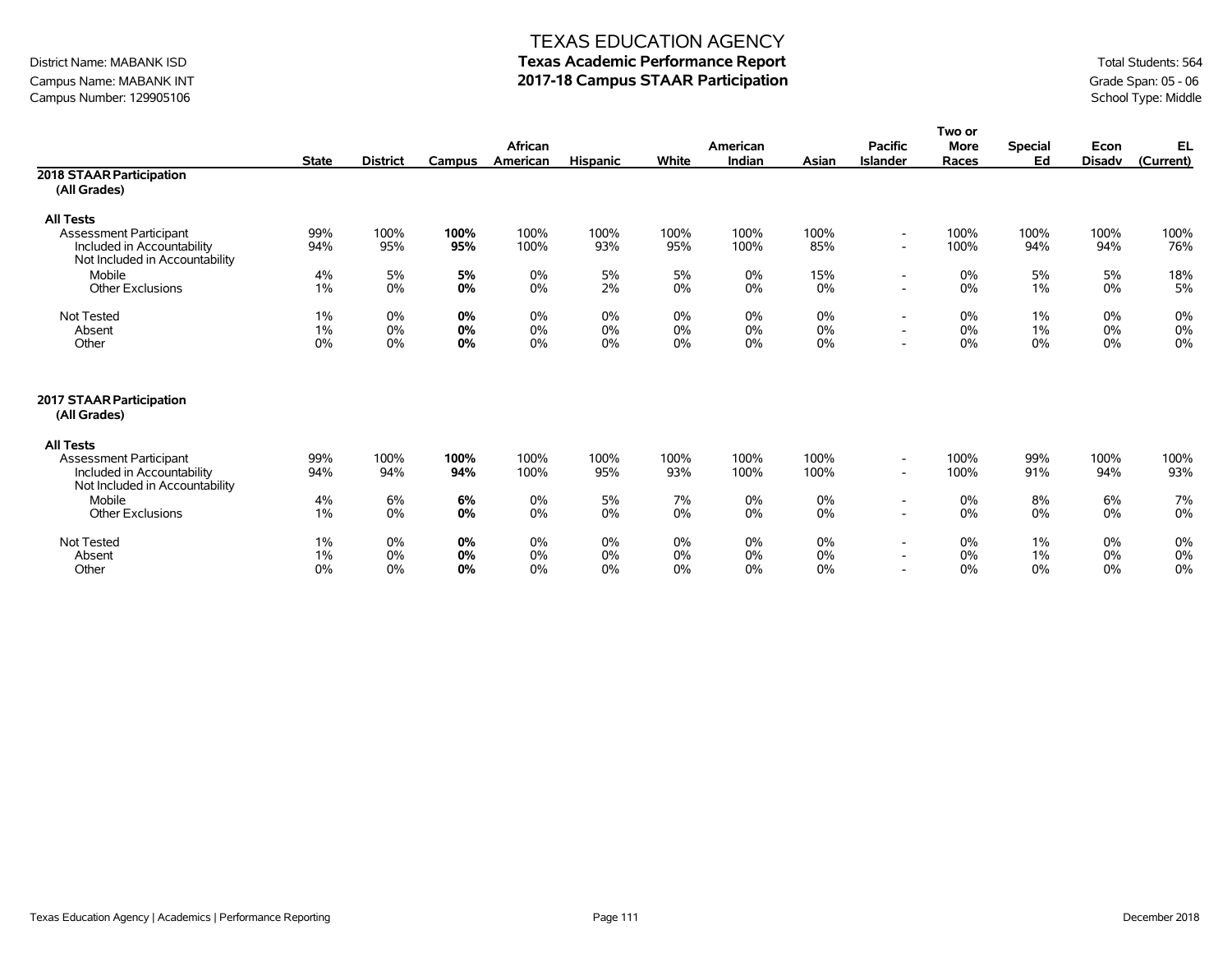Campus Name: MABANK INT **2017-18 Campus Attendance, Graduation, and Dropout Rates** Grane Mates Grade Span: 05 - 06<br>Campus Number: 129905106 School Type: Middle Campus Number: 129905106

#### TEXAS EDUCATION AGENCY

# District Name: MABANK ISD **Texas Academic Performance Report Texas Academic Performance Report** Total Students: 564

**Two or**

|                                                              | <b>State</b>   | <b>District</b> | Campus         | African<br>American | <b>Hispanic</b> | White          | American<br>Indian | Asian | <b>Pacific</b><br><b>Islander</b> | וט שעו<br><b>More</b><br>Races | <b>Special</b><br>Ed | Econ<br><b>Disadv</b> | EL<br>(Current)          |
|--------------------------------------------------------------|----------------|-----------------|----------------|---------------------|-----------------|----------------|--------------------|-------|-----------------------------------|--------------------------------|----------------------|-----------------------|--------------------------|
| <b>Attendance Rate</b>                                       |                |                 |                |                     |                 |                |                    |       |                                   |                                |                      |                       |                          |
| 2016-17<br>2015-16                                           | 95.7%<br>95.8% | 96.0%<br>96.1%  | 96.5%<br>96.8% | 95.5%<br>96.5%      | 97.0%<br>97.6%  | 96.4%<br>96.6% | $\ast$<br>$\ast$   | 99.1% |                                   | 96.2%<br>96.2%                 | 96.3%<br>96.8%       | 96.1%<br>96.3%        | 97.3%<br>99.2%           |
| Annual Dropout Rate (Gr 7-8)                                 |                |                 |                |                     |                 |                |                    |       |                                   |                                |                      |                       |                          |
| 2016-17                                                      | 0.3%           | 0.0%            |                |                     |                 |                |                    |       |                                   |                                |                      |                       |                          |
| 2015-16                                                      | 0.4%           | 1.1%            |                |                     |                 |                |                    |       |                                   |                                |                      |                       |                          |
| Annual Dropout Rate (Gr 9-12)                                |                |                 |                |                     |                 |                |                    |       |                                   |                                |                      |                       |                          |
| 2016-17                                                      | 1.9%           | 0.0%            |                |                     |                 |                |                    |       |                                   |                                |                      |                       |                          |
| 2015-16                                                      | 2.0%           | 1.0%            |                |                     |                 |                |                    |       |                                   |                                |                      |                       |                          |
| 4-Year Longitudinal Rate (Gr 9-12)<br>Class of 2017          |                |                 |                |                     |                 |                |                    |       |                                   |                                |                      |                       |                          |
| Graduated                                                    | 89.7%          | 97.0%           |                |                     |                 |                |                    |       |                                   |                                |                      |                       |                          |
| Received TxCHSE                                              | 0.4%           | 0.4%            |                |                     |                 |                |                    |       |                                   |                                |                      |                       |                          |
| Continued HS                                                 | 4.0%           | 1.7%            |                |                     |                 |                |                    |       |                                   |                                |                      |                       |                          |
| Dropped Out                                                  | 5.9%           | 0.9%            |                |                     |                 |                |                    |       |                                   |                                |                      |                       |                          |
| Graduates and TxCHSE<br>Graduates, TxCHSE,                   | 90.1%          | 97.4%           |                |                     |                 |                |                    |       |                                   |                                |                      |                       |                          |
| and Continuers<br>Class of 2016                              | 94.1%          | 99.1%           |                |                     |                 |                |                    |       |                                   |                                |                      |                       | $\overline{\phantom{a}}$ |
| Graduated                                                    | 89.1%          | 91.8%           |                |                     |                 |                |                    |       |                                   |                                |                      |                       |                          |
| Received TxCHSE                                              | 0.5%           | 0.8%            |                |                     |                 |                |                    |       |                                   |                                |                      |                       |                          |
| Continued HS                                                 | 4.2%           | 2.0%            |                |                     |                 |                |                    |       |                                   |                                |                      |                       |                          |
| Dropped Out                                                  | 6.2%           | 5.3%            |                |                     |                 |                |                    |       |                                   |                                |                      |                       |                          |
| Graduates and TxCHSE<br>Graduates, TxCHSE,                   | 89.6%          | 92.6%           |                |                     |                 |                |                    |       |                                   |                                |                      |                       | $\overline{\phantom{a}}$ |
| and Continuers                                               | 93.8%          | 94.7%           |                |                     |                 |                |                    |       |                                   |                                |                      |                       |                          |
| 5-Year Extended Longitudinal Rate (Gr 9-12)<br>Class of 2016 |                |                 |                |                     |                 |                |                    |       |                                   |                                |                      |                       |                          |
| Graduated                                                    | 91.6%          | 95.1%           |                |                     |                 |                |                    |       |                                   |                                |                      |                       |                          |
| Received TxCHSE                                              | 0.7%           | 1.2%            |                |                     |                 |                |                    |       |                                   |                                |                      |                       |                          |
| Continued HS                                                 | 1.2%           | 0.0%            |                |                     |                 |                |                    |       |                                   |                                |                      |                       |                          |
| Dropped Out                                                  | 6.6%           | 3.7%            |                |                     |                 |                |                    |       |                                   |                                |                      | $\overline{a}$        | $\overline{\phantom{a}}$ |
| Graduates and TxCHSE<br>Graduates, TxCHSE,                   | 92.2%          | 96.3%           |                |                     |                 |                |                    |       |                                   |                                |                      |                       | $\overline{\phantom{a}}$ |
| and Continuers<br>Class of 2015                              | 93.4%          | 96.3%           |                |                     |                 |                |                    |       |                                   |                                |                      |                       | $\overline{\phantom{a}}$ |
| Graduated                                                    | 91.3%          | 93.6%           |                |                     |                 |                |                    |       |                                   |                                |                      |                       |                          |
| Received TxCHSE                                              | 0.8%           | 2.1%            |                |                     |                 |                |                    |       |                                   |                                |                      |                       |                          |
| Continued HS                                                 | 1.2%           | 0.9%            |                |                     |                 |                |                    |       |                                   |                                |                      |                       |                          |
| Dropped Out                                                  | 6.7%           | 3.4%            |                |                     |                 |                |                    |       |                                   |                                |                      |                       |                          |
| Graduates and TxCHSE<br>Graduates, TxCHSE,                   | 92.1%          | 95.7%           |                |                     |                 |                |                    |       |                                   |                                |                      |                       | $\blacksquare$           |
| and Continuers                                               | 93.3%          | 96.6%           |                |                     |                 |                |                    |       |                                   |                                |                      |                       | $\blacksquare$           |
| 6-Year Extended Longitudinal Rate (Gr 9-12)<br>Class of 2015 |                |                 |                |                     |                 |                |                    |       |                                   |                                |                      |                       |                          |
| Graduated                                                    | 91.8%          | 94.0%           |                |                     |                 |                |                    |       |                                   |                                |                      |                       |                          |
|                                                              |                |                 |                |                     |                 |                |                    |       |                                   |                                |                      |                       |                          |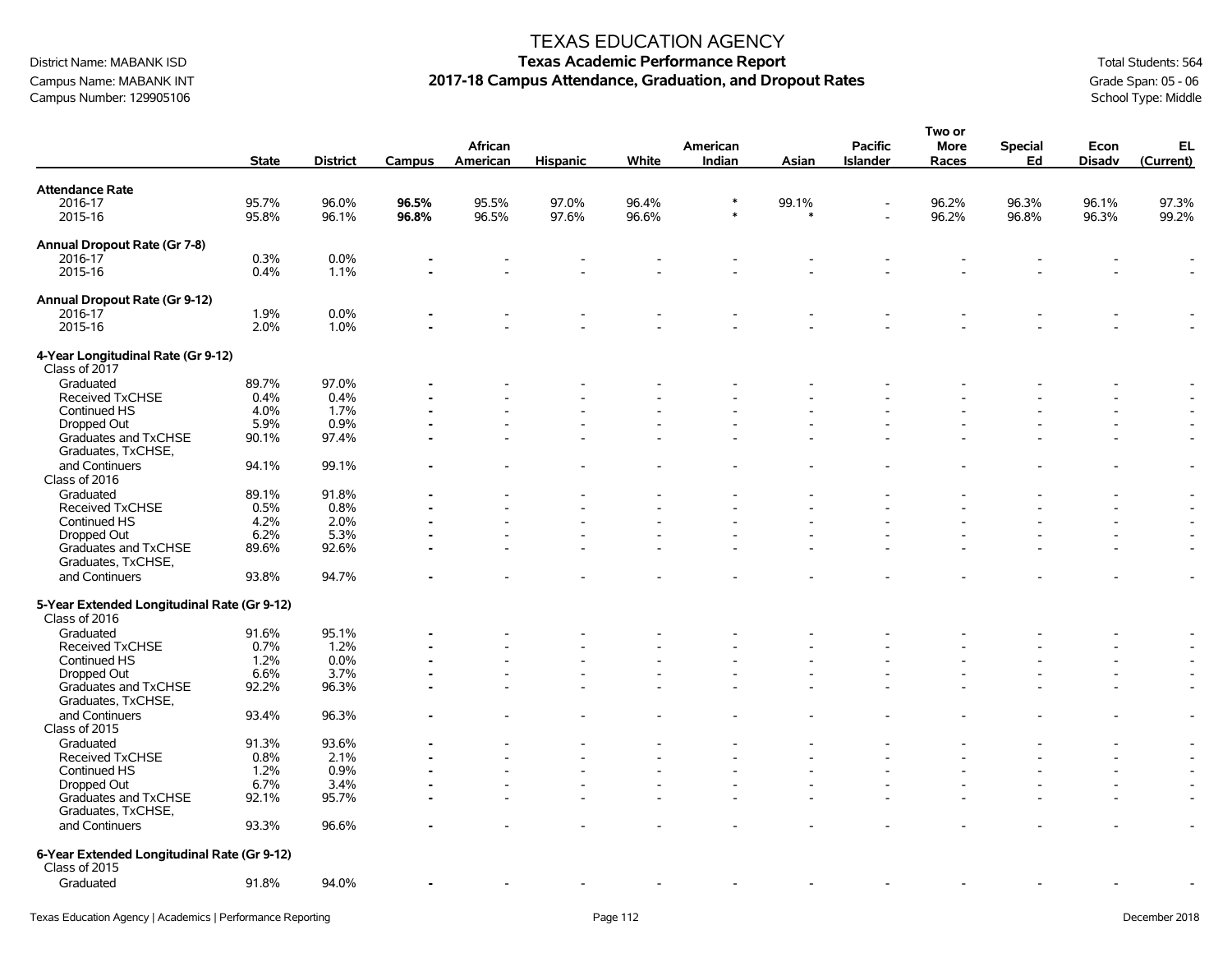Campus Number: 129905106

### TEXAS EDUCATION AGENCY

# District Name: MABANK ISD **Texas Academic Performance Report Texas Academic Performance Report** Total Students: 564 Campus Name: MABANK INT **2017-18 Campus Attendance, Graduation, and Dropout Rates** Grand Span: 05 - 06 Campus Number: 129905106 School Type: Middle

|                                                             |              |                 |               |          |                 |       |          |       |                 | Two or |                |                |           |
|-------------------------------------------------------------|--------------|-----------------|---------------|----------|-----------------|-------|----------|-------|-----------------|--------|----------------|----------------|-----------|
|                                                             |              |                 |               | African  |                 |       | American |       | <b>Pacific</b>  | More   | <b>Special</b> | Econ           | EL        |
|                                                             | <b>State</b> | <b>District</b> | <b>Campus</b> | American | <b>Hispanic</b> | White | Indian   | Asian | <b>Islander</b> | Races  | Ed             | <b>Disadv</b>  | (Current) |
| <b>Received TxCHSE</b>                                      | 1.0%         | 2.6%            |               |          |                 |       |          |       |                 |        |                |                |           |
| Continued HS                                                | 0.6%         | 0.0%            |               |          |                 |       |          |       |                 |        |                | $\overline{a}$ |           |
| Dropped Out                                                 | 6.7%         | 3.4%            |               |          |                 |       |          |       |                 |        |                |                |           |
| Graduates and TxCHSE                                        | 92.8%        | 96.6%           |               |          |                 |       |          |       |                 |        |                |                |           |
| Graduates, TxCHSE,                                          |              |                 |               |          |                 |       |          |       |                 |        |                |                |           |
| and Continuers                                              | 93.3%        | 96.6%           |               |          |                 |       |          |       |                 |        |                |                |           |
| Class of 2014                                               |              |                 |               |          |                 |       |          |       |                 |        |                |                |           |
|                                                             |              |                 |               |          |                 |       |          |       |                 |        |                |                |           |
| Graduated                                                   | 90.9%        | 97.7%           |               |          |                 |       |          |       |                 |        |                |                |           |
| <b>Received TxCHSE</b>                                      | 1.2%         | 0.5%            |               |          |                 |       |          |       |                 |        |                |                |           |
| Continued HS                                                | 0.6%         | 0.0%            |               |          |                 |       |          |       |                 |        |                |                |           |
| Dropped Out                                                 | 7.2%         | 1.9%            |               |          |                 |       |          |       |                 |        |                |                |           |
| Graduates and TxCHSE                                        | 92.2%        | 98.1%           |               |          |                 |       |          |       |                 |        |                |                |           |
| Graduates, TxCHSE,                                          |              |                 |               |          |                 |       |          |       |                 |        |                |                |           |
| and Continuers                                              | 92.8%        | 98.1%           |               |          |                 |       |          |       |                 |        |                |                |           |
|                                                             |              |                 |               |          |                 |       |          |       |                 |        |                |                |           |
| 4-Year Federal Graduation Rate Without Exclusions (Gr 9-12) |              |                 |               |          |                 |       |          |       |                 |        |                |                |           |
| Class of 2017                                               | 89.7%        | 97.0%           |               |          |                 |       |          |       |                 |        |                |                |           |
| Class of 2016                                               | 89.1%        | 90.0%           |               |          |                 |       |          |       |                 |        |                |                |           |
|                                                             |              |                 |               |          |                 |       |          |       |                 |        |                |                |           |
| RHSP/DAP Graduates (Longitudinal Rate)                      |              |                 |               |          |                 |       |          |       |                 |        |                |                |           |
| Class of 2017                                               | 88.5%        | 90.7%           |               |          |                 |       |          |       |                 |        |                |                |           |
| Class of 2016                                               | 87.4%        | 86.2%           |               |          |                 |       |          |       |                 |        |                |                |           |
|                                                             |              |                 |               |          |                 |       |          |       |                 |        |                |                |           |
|                                                             |              |                 |               |          |                 |       |          |       |                 |        |                |                |           |
| FHSP-E Graduates (Longitudinal Rate)                        |              |                 |               |          |                 |       |          |       |                 |        |                |                |           |
| Class of 2017                                               | 6.0%         |                 |               |          |                 |       |          |       |                 |        |                |                |           |
| Class of 2016                                               | 5.5%         |                 |               |          |                 |       |          |       |                 |        |                |                |           |
|                                                             |              |                 |               |          |                 |       |          |       |                 |        |                |                |           |
| FHSP-DLA Graduates (Longitudinal Rate)                      |              |                 |               |          |                 |       |          |       |                 |        |                |                |           |
| Class of 2017                                               | 60.8%        |                 |               |          |                 |       |          |       |                 |        |                |                |           |
| Class of 2016                                               | 54.0%        |                 |               |          |                 |       |          |       |                 |        |                |                |           |
|                                                             |              |                 |               |          |                 |       |          |       |                 |        |                |                |           |
| RHSP/DAP/FHSP-E/FHSP-DLA Graduates (Longitudinal Rate)      |              |                 |               |          |                 |       |          |       |                 |        |                |                |           |
| Class of 2017                                               | 85.9%        | 90.7%           |               |          |                 |       |          |       |                 |        |                |                |           |
| Class of 2016                                               | 85.1%        | 86.2%           |               |          |                 |       |          |       |                 |        |                |                |           |
|                                                             |              |                 |               |          |                 |       |          |       |                 |        |                |                |           |
| RHSP/DAP Graduates (Annual Rate)                            |              |                 |               |          |                 |       |          |       |                 |        |                |                |           |
| 2016-17                                                     | 87.2%        | 88.3%           |               |          |                 |       |          |       |                 |        |                |                |           |
| 2015-16                                                     | 85.6%        | 86.7%           |               |          |                 |       |          |       |                 |        |                |                |           |
|                                                             |              |                 |               |          |                 |       |          |       |                 |        |                |                |           |
| FHSP-E Graduates (Annual Rate)                              |              |                 |               |          |                 |       |          |       |                 |        |                |                |           |
| 2016-17                                                     | 7.2%         | $\ast$          |               |          |                 |       |          |       |                 |        |                |                |           |
| 2015-16                                                     | 5.6%         |                 |               |          |                 |       |          |       |                 |        |                |                |           |
|                                                             |              |                 |               |          |                 |       |          |       |                 |        |                |                |           |
|                                                             |              |                 |               |          |                 |       |          |       |                 |        |                |                |           |
| FHSP-DLA Graduates (Annual Rate)                            |              |                 |               |          |                 |       |          |       |                 |        |                |                |           |
| 2016-17                                                     | 56.5%        |                 |               |          |                 |       |          |       |                 |        |                |                |           |
| 2015-16                                                     | 51.9%        |                 |               |          |                 |       |          |       |                 |        |                |                |           |
|                                                             |              |                 |               |          |                 |       |          |       |                 |        |                |                |           |
| RHSP/DAP/FHSP-E/FHSP-DLA Graduates (Annual Rate)            |              |                 |               |          |                 |       |          |       |                 |        |                |                |           |
| 2016-17                                                     | 84.0%        | 86.9%           |               |          |                 |       |          |       |                 |        |                |                |           |
| 2015-16                                                     | 83.3%        | 86.7%           |               |          |                 |       |          |       |                 |        |                |                |           |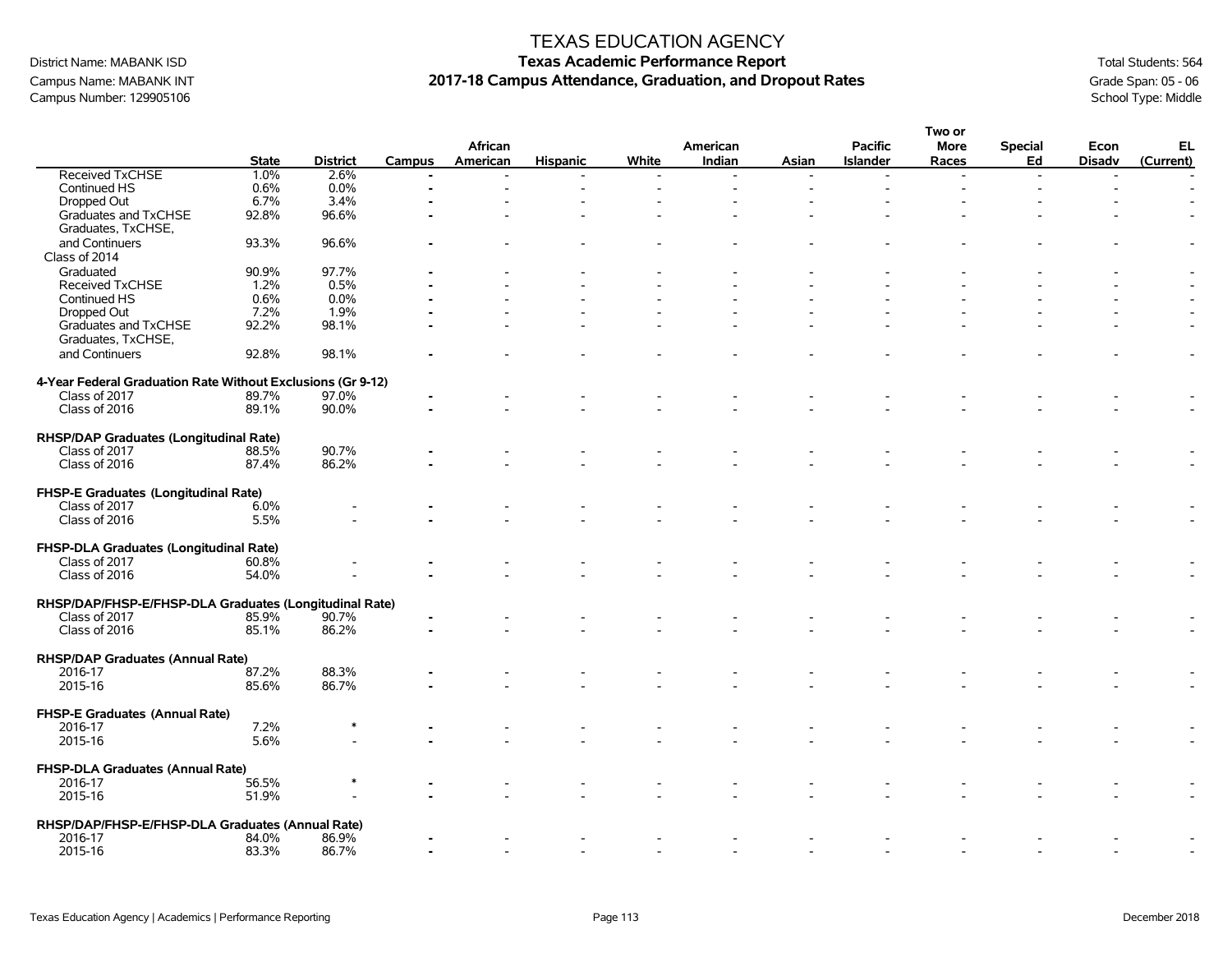## Campus Name: MABANK INT **2017-18 Campus Graduation Profile** Campus Graduation Profile<br>
Campus Number: 129905106 School Type: Middle Campus Number: 129905106

|                                                            | Campus | Campus  | <b>District</b><br>Count | <b>State</b> |
|------------------------------------------------------------|--------|---------|--------------------------|--------------|
| Graduates (2016-17 Annual Graduates)                       | Count  | Percent |                          | Count        |
| <b>Total Graduates</b>                                     |        |         | 244                      | 334,424      |
| By Ethnicity:                                              |        |         |                          |              |
| African American                                           |        |         | 4                        | 42,132       |
| Hispanic                                                   |        |         | 36                       | 164,446      |
| White                                                      |        |         | 194                      | 105,748      |
| American Indian                                            |        |         | 0                        | 1,254        |
| Asian                                                      |        |         | 0                        | 14,036       |
| Pacific Islander                                           |        |         |                          | 525          |
| Two or More Races                                          |        |         | 9                        | 6,283        |
| By Graduation Type:                                        |        |         |                          |              |
| Minimum H.S. Program                                       |        |         | 28                       | 37,072       |
| Recommended H.S. Program/Distinguished Achievement Program |        |         | 212                      | 252,091      |
| Foundation H.S. Program (No Endorsement)                   |        |         | 4                        | 16,650       |
| Foundation H.S. Program (Endorsement)                      |        |         | 0                        | 3,212        |
| Foundation H.S. Program (DLA)                              |        |         | 0                        | 25,399       |
| <b>Special Education Graduates</b>                         |        |         | 25                       | 25,105       |
| Economically Disadvantaged Graduates                       |        |         | 126                      | 159,476      |
| <b>LEP Graduates</b>                                       |        |         | $\Omega$                 | 17,579       |
| <b>At-Risk Graduates</b>                                   |        |         | 112                      | 132,112      |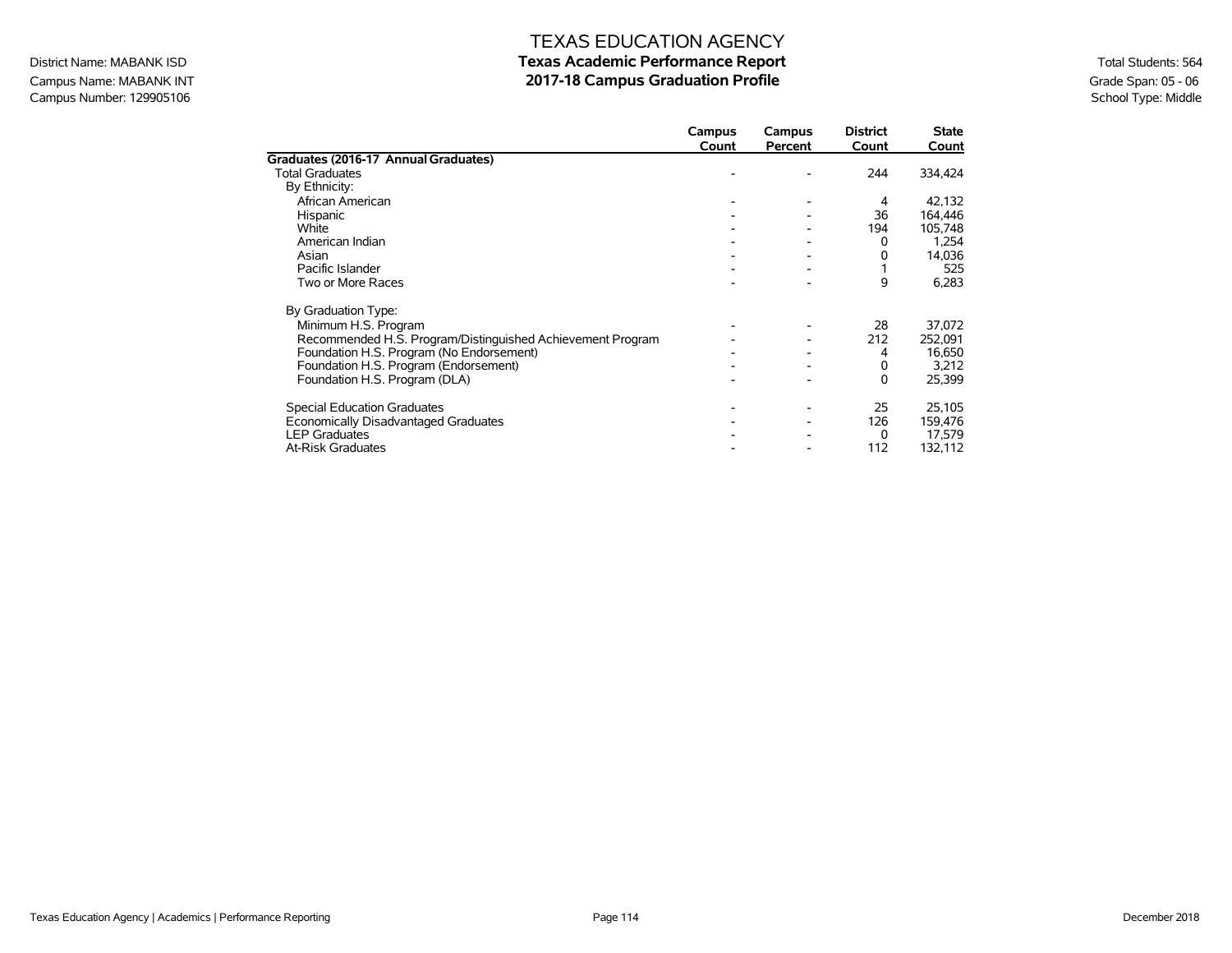Campus Number: 129905106

### TEXAS EDUCATION AGENCY

# District Name: MABANK ISD **Texas Academic Performance Report Texas Academic Performance Report** Total Students: 564 Campus Name: MABANK INT **2017-18 Campus College, Career, and Military Readiness (CCMR)** Grade Span: 05 - 06 Campus Number: 129905106<br>Campus Number: 129905106

|                                                                                                                                |              |                 |        |          |                 |       |          |       |                 | Two or      |                |               |           |
|--------------------------------------------------------------------------------------------------------------------------------|--------------|-----------------|--------|----------|-----------------|-------|----------|-------|-----------------|-------------|----------------|---------------|-----------|
|                                                                                                                                |              |                 |        | African  |                 |       | American |       | <b>Pacific</b>  | <b>More</b> | <b>Special</b> | Econ          | EL        |
|                                                                                                                                | <b>State</b> | <b>District</b> | Campus | American | <b>Hispanic</b> | White | Indian   | Asian | <b>Islander</b> | Races       | Ed             | <b>Disadv</b> | (Current) |
| College, Career, and Military Ready Graduates (Student Achievement)                                                            |              |                 |        |          |                 |       |          |       |                 |             |                |               |           |
| College, Career, and Military Ready (Annual Graduates)                                                                         |              |                 |        |          |                 |       |          |       |                 |             |                |               |           |
| 2016-17                                                                                                                        | 54.2%        | 53.7%           |        |          |                 |       |          |       |                 |             |                |               |           |
|                                                                                                                                |              |                 |        |          |                 |       |          |       |                 |             |                |               |           |
|                                                                                                                                |              |                 |        |          |                 |       |          |       |                 |             |                |               |           |
| <b>College Ready Graduates</b>                                                                                                 |              |                 |        |          |                 |       |          |       |                 |             |                |               |           |
| College Ready (Annual Graduates)<br>2016-17                                                                                    | 47.0%        | 43.0%           |        |          |                 |       |          |       |                 |             |                |               |           |
|                                                                                                                                |              |                 |        |          |                 |       |          |       |                 |             |                |               |           |
| TSI Criteria Graduates (Annual Graduates)                                                                                      |              |                 |        |          |                 |       |          |       |                 |             |                |               |           |
| English Language Arts                                                                                                          |              |                 |        |          |                 |       |          |       |                 |             |                |               |           |
| 2016-17                                                                                                                        | 53.2%        | 53.7%           |        |          |                 |       |          |       |                 |             |                |               |           |
| Mathematics                                                                                                                    |              |                 |        |          |                 |       |          |       |                 |             |                |               |           |
| 2016-17                                                                                                                        | 42.0%        | 40.2%           |        |          |                 |       |          |       |                 |             |                |               |           |
| <b>Both Subjects</b>                                                                                                           |              |                 |        |          |                 |       |          |       |                 |             |                |               |           |
| 2016-17                                                                                                                        | 37.8%        | 38.1%           |        |          |                 |       |          |       |                 |             |                |               |           |
|                                                                                                                                |              |                 |        |          |                 |       |          |       |                 |             |                |               |           |
| Completion of Either Nine or More Hours of Dual Credit in Any Subject or Three or More Hours of ELA or Math (Annual Graduates) |              |                 |        |          |                 |       |          |       |                 |             |                |               |           |
| Any Subject                                                                                                                    |              |                 |        |          |                 |       |          |       |                 |             |                |               |           |
| 2016-17                                                                                                                        | 19.9%        | 20.9%           |        |          |                 |       |          |       |                 |             |                |               |           |
| AP/IB Met Criteria in Any Subject (Annual Graduates)                                                                           |              |                 |        |          |                 |       |          |       |                 |             |                |               |           |
| Any Subject                                                                                                                    |              |                 |        |          |                 |       |          |       |                 |             |                |               |           |
| 2016-17                                                                                                                        | 20.1%        | 12.3%           |        |          |                 |       |          |       |                 |             |                |               |           |
|                                                                                                                                |              |                 |        |          |                 |       |          |       |                 |             |                |               |           |
| Associate's Degree                                                                                                             |              |                 |        |          |                 |       |          |       |                 |             |                |               |           |
| Associate's Degree (Annual Graduates)                                                                                          |              |                 |        |          |                 |       |          |       |                 |             |                |               |           |
| 2016-17                                                                                                                        | 0.8%         | 0.0%            |        |          |                 |       |          |       |                 |             |                |               |           |
|                                                                                                                                |              |                 |        |          |                 |       |          |       |                 |             |                |               |           |
|                                                                                                                                |              |                 |        |          |                 |       |          |       |                 |             |                |               |           |
| <b>Career/Military Ready Graduates</b>                                                                                         |              |                 |        |          |                 |       |          |       |                 |             |                |               |           |
| Career or Military Ready (Annual Graduates)                                                                                    |              |                 |        |          |                 |       |          |       |                 |             |                |               |           |
| 2016-17                                                                                                                        | 13.2%        | 18.4%           |        |          |                 |       |          |       |                 |             |                |               |           |
| Approved Industry-based Certification (Annual Graduates)                                                                       |              |                 |        |          |                 |       |          |       |                 |             |                |               |           |
| 2016-17                                                                                                                        | 2.7%         | 3.7%            |        |          |                 |       |          |       |                 |             |                |               |           |
|                                                                                                                                |              |                 |        |          |                 |       |          |       |                 |             |                |               |           |
| Graduate with Completed IEP and Workforce Readiness (Annual Graduates)                                                         |              |                 |        |          |                 |       |          |       |                 |             |                |               |           |
| 2016-17                                                                                                                        | 1.0%         | 0.0%            |        |          |                 |       |          |       |                 |             |                |               |           |
|                                                                                                                                |              |                 |        |          |                 |       |          |       |                 |             |                |               |           |
| CTE Coherent Sequence Coursework Aligned with Industry-Based Certifications (Annual Graduates)                                 |              | 28.3%           |        |          |                 |       |          |       |                 |             |                |               |           |
| 2016-17                                                                                                                        | $17.3\%$     |                 |        |          |                 |       |          |       |                 |             |                |               |           |
| U.S. Armed Forces Enlistment (Annual Graduates)                                                                                |              |                 |        |          |                 |       |          |       |                 |             |                |               |           |
| 2016-17                                                                                                                        | 2.2%         | 2.9%            |        |          |                 |       |          |       |                 |             |                |               |           |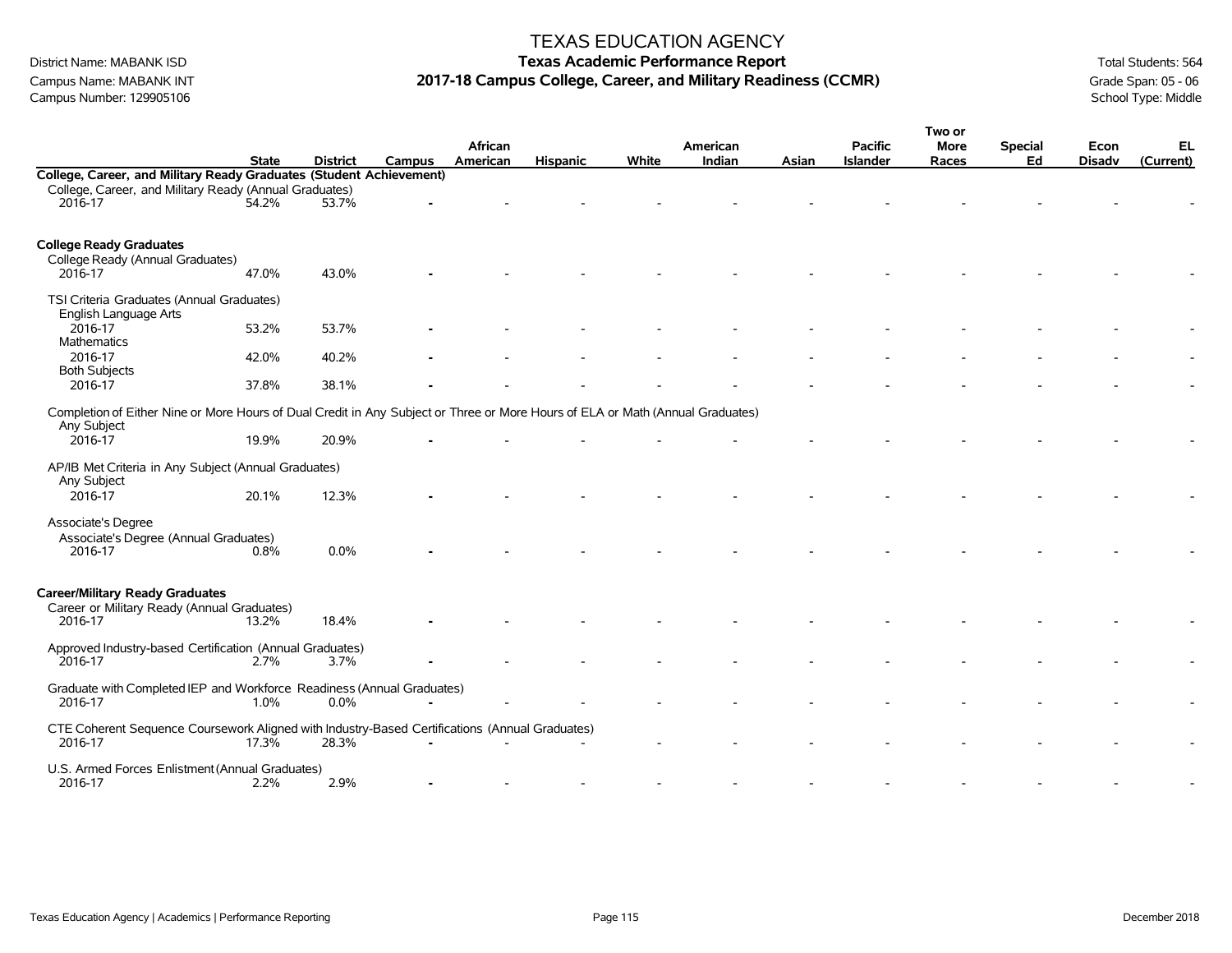Campus Name: MABANK INT **2017-18 Campus CCMR-related Indicators 2017-18 Campus CCMR-related Indicators** Crampus Number: 129905106<br>
2017-18 Campus Campus Number: 129905106 School Type: Middle Campus Number: 129905106

### TEXAS EDUCATION AGENCY

|                                                                           |              |                 |        |          |                          |       |          |       |                 | Two or                   |                |                          |           |
|---------------------------------------------------------------------------|--------------|-----------------|--------|----------|--------------------------|-------|----------|-------|-----------------|--------------------------|----------------|--------------------------|-----------|
|                                                                           |              |                 |        | African  |                          |       | American |       | <b>Pacific</b>  | <b>More</b>              | <b>Special</b> | Econ                     | EL        |
|                                                                           | <b>State</b> | <b>District</b> | Campus | American | <b>Hispanic</b>          | White | Indian   | Asian | <b>Islander</b> | Races                    | Ed             | <b>Disadv</b>            | (Current) |
| TSIA Results (Examinees >= Criterion) (Annual Graduates)                  |              |                 |        |          |                          |       |          |       |                 |                          |                |                          |           |
| Reading                                                                   |              |                 |        |          |                          |       |          |       |                 |                          |                |                          |           |
| 2016-17                                                                   | 23.4%        | 46.3%           |        |          |                          |       |          |       |                 |                          |                |                          |           |
| 2015-16                                                                   | 22.6%        | 28.8%           |        |          |                          |       |          |       |                 |                          |                |                          |           |
| <b>Mathematics</b>                                                        |              |                 |        |          |                          |       |          |       |                 |                          |                |                          |           |
| 2016-17                                                                   | 19.8%        | 34.0%           |        |          |                          |       |          |       |                 |                          |                |                          |           |
| 2015-16                                                                   | 18.1%        | 27.9%           |        |          |                          |       |          |       |                 |                          |                |                          |           |
| <b>Both Subjects</b>                                                      |              |                 |        |          |                          |       |          |       |                 |                          |                |                          |           |
| 2016-17                                                                   | 12.9%        | 29.9%           |        |          |                          |       |          |       |                 |                          |                |                          |           |
|                                                                           |              |                 |        |          |                          |       |          |       |                 |                          |                |                          |           |
| <b>CTE Coherent Sequence (Annual Graduates)</b>                           |              |                 |        |          |                          |       |          |       |                 |                          |                |                          |           |
| 2016-17                                                                   | 50.5%        | 77.0%           |        |          |                          |       |          |       |                 |                          |                |                          |           |
| 2015-16                                                                   | 47.8%        | 72.1%           |        |          |                          |       |          |       |                 |                          |                |                          |           |
|                                                                           |              |                 |        |          |                          |       |          |       |                 |                          |                |                          |           |
| Completed and Received Credit for College Prep Courses (Annual Graduates) |              |                 |        |          |                          |       |          |       |                 |                          |                |                          |           |
| English Language Arts                                                     |              |                 |        |          |                          |       |          |       |                 |                          |                |                          |           |
|                                                                           |              |                 |        |          |                          |       |          |       |                 |                          |                |                          |           |
| 2016-17                                                                   | 0.8%         | 0.0%            |        |          |                          |       |          |       |                 |                          |                |                          |           |
| Mathematics                                                               |              |                 |        |          |                          |       |          |       |                 |                          |                |                          |           |
| 2016-17                                                                   | 1.4%         | 0.0%            |        |          |                          |       |          |       |                 |                          |                |                          |           |
| <b>Both Subjects</b>                                                      |              |                 |        |          |                          |       |          |       |                 |                          |                |                          |           |
| 2016-17                                                                   | 0.2%         | 0.0%            |        |          |                          |       |          |       |                 |                          |                |                          |           |
|                                                                           |              |                 |        |          |                          |       |          |       |                 |                          |                |                          |           |
| AP/IB Results (Participation) (Grades 11-12)                              |              |                 |        |          |                          |       |          |       |                 |                          |                |                          |           |
| All Subjects                                                              |              |                 |        |          |                          |       |          |       |                 |                          |                |                          |           |
| 2017                                                                      | 26.2%        | 22.4%           |        |          |                          |       |          |       |                 |                          | n/a            |                          | n/a       |
| 2016                                                                      | 25.5%        | 16.6%           |        |          |                          |       |          |       |                 |                          | n/a            |                          | n/a       |
| English Language Arts                                                     |              |                 |        |          |                          |       |          |       |                 |                          |                |                          |           |
| 2017                                                                      | 15.9%        | 15.1%           |        |          |                          |       |          |       |                 |                          | n/a            |                          | n/a       |
| 2016                                                                      | 15.5%        | 11.9%           |        |          |                          |       |          |       |                 |                          | n/a            | $\overline{\phantom{a}}$ | n/a       |
| <b>Mathematics</b>                                                        |              |                 |        |          |                          |       |          |       |                 |                          |                |                          |           |
| 2017                                                                      | 7.2%         | 4.6%            |        |          |                          |       |          |       |                 |                          | n/a            | $\overline{\phantom{a}}$ | n/a       |
| 2016                                                                      | 6.8%         | 3.6%            |        |          |                          |       |          |       |                 |                          | n/a            | $\blacksquare$           | n/a       |
| Science                                                                   |              |                 |        |          |                          |       |          |       |                 |                          |                |                          |           |
| 2017                                                                      | 10.9%        | 6.8%            |        |          |                          |       |          |       |                 |                          | n/a            |                          | n/a       |
| 2016                                                                      | 10.4%        | 4.5%            |        |          |                          |       |          |       |                 |                          |                | $\overline{\phantom{a}}$ | n/a       |
| Social Studies                                                            |              |                 |        |          |                          |       |          |       |                 |                          | n/a            |                          |           |
|                                                                           |              |                 |        |          |                          |       |          |       |                 |                          |                |                          |           |
| 2017                                                                      | 15.0%        | 11.2%           |        |          |                          |       |          |       |                 |                          | n/a            |                          | n/a       |
| 2016                                                                      | 14.8%        | 8.3%            |        |          |                          |       |          |       |                 |                          | n/a            |                          | n/a       |
| AP/IB Results (Examinees >= Criterion) (Grades 11-12)                     |              |                 |        |          |                          |       |          |       |                 |                          |                |                          |           |
|                                                                           |              |                 |        |          |                          |       |          |       |                 |                          |                |                          |           |
| All Subjects                                                              |              |                 |        |          |                          |       |          |       |                 |                          |                |                          |           |
| 2017                                                                      | 49.1%        | 47.2%           |        |          |                          |       |          |       |                 |                          | n/a            |                          | n/a       |
| 2016                                                                      | 49.5%        | 48.7%           |        |          |                          |       |          |       |                 |                          | n/a            |                          | n/a       |
| English Language Arts                                                     |              |                 |        |          |                          |       |          |       |                 |                          |                |                          |           |
| 2017                                                                      | 41.3%        | 41.1%           |        |          |                          |       |          |       |                 |                          | n/a            |                          | n/a       |
| 2016                                                                      | 43.3%        | 53.6%           |        |          |                          |       |          |       |                 |                          | n/a            | $\overline{\phantom{a}}$ | n/a       |
| <b>Mathematics</b>                                                        |              |                 |        |          |                          |       |          |       |                 |                          |                |                          |           |
| 2017                                                                      | 51.3%        | 45.5%           |        |          |                          |       |          |       |                 |                          | n/a            |                          | n/a       |
| 2016                                                                      | 54.0%        | 29.4%           |        |          |                          |       |          |       |                 |                          | n/a            |                          | n/a       |
| Science                                                                   |              |                 |        |          |                          |       |          |       |                 |                          |                |                          |           |
| 2017                                                                      | 38.3%        | 9.1%            |        |          |                          |       |          |       |                 |                          | n/a            |                          | n/a       |
| 2016                                                                      | 35.1%        | 28.6%           |        |          | $\overline{\phantom{a}}$ |       | $\sim$   |       | $\blacksquare$  | $\overline{\phantom{a}}$ | n/a            | $\overline{\phantom{a}}$ | n/a       |
|                                                                           |              |                 |        |          |                          |       |          |       |                 |                          |                |                          |           |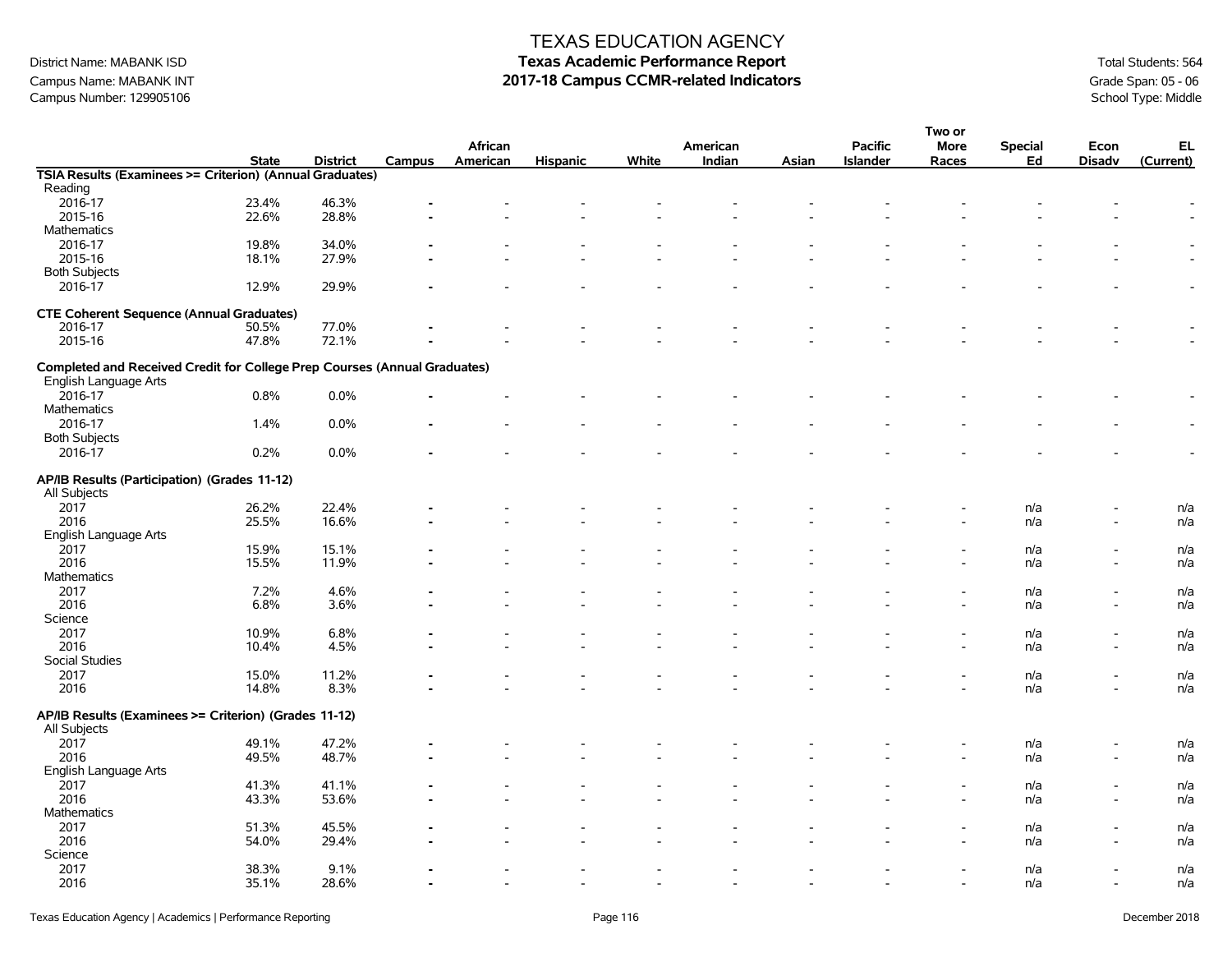# District Name: MABANK ISD **Texas Academic Performance Report Texas Academic Performance Report** Total Students: 564 Campus Name: MABANK INT **2017-18 Campus CCMR-related Indicators 2017-18 Campus CCMR-related Indicators** Crampus Number: 129905106<br>
2017-18 Campus Campus Number: 129905106 School Type: Middle

|                                                             |              |                 |                |          |                 |       |                    |                          |                 | Two or                   |                      |                          |           |
|-------------------------------------------------------------|--------------|-----------------|----------------|----------|-----------------|-------|--------------------|--------------------------|-----------------|--------------------------|----------------------|--------------------------|-----------|
|                                                             |              |                 |                | African  |                 |       | American<br>Indian |                          | <b>Pacific</b>  | <b>More</b>              | <b>Special</b><br>Ed | Econ                     | EL        |
| <b>Social Studies</b>                                       | <b>State</b> | <b>District</b> | <b>Campus</b>  | American | <b>Hispanic</b> | White |                    | Asian                    | <b>Islander</b> | Races                    |                      | <b>Disadv</b>            | (Current) |
| 2017                                                        | 41.4%        | 55.6%           |                |          |                 |       |                    |                          |                 |                          | n/a                  |                          | n/a       |
| 2016                                                        | 41.6%        | 53.8%           |                |          |                 |       |                    |                          |                 |                          | n/a                  |                          | n/a       |
|                                                             |              |                 |                |          |                 |       |                    |                          |                 |                          |                      |                          |           |
| <b>SAT/ACT Results (Annual Graduates)</b><br>Tested         |              |                 |                |          |                 |       |                    |                          |                 |                          |                      |                          |           |
| Class of 2017                                               | 73.5%        | 42.6%           | ۰              |          |                 |       |                    |                          |                 | $\overline{\phantom{a}}$ | n/a                  | $\overline{\phantom{a}}$ | n/a       |
| Class of 2016                                               | 71.6%        | 40.3%           |                |          |                 |       |                    |                          |                 | $\overline{\phantom{a}}$ | n/a                  | $\overline{\phantom{a}}$ | n/a       |
| At/Above Criterion                                          |              |                 |                |          |                 |       |                    |                          |                 |                          |                      |                          |           |
| Class of 2017                                               | 22.3%        | 26.0%           |                |          |                 |       |                    |                          |                 |                          | n/a                  |                          | n/a       |
| Class of 2016                                               | 22.5%        | 23.1%           |                |          |                 |       |                    |                          |                 |                          | n/a                  |                          | n/a       |
|                                                             |              |                 |                |          |                 |       |                    |                          |                 |                          |                      |                          |           |
| <b>Average SAT Score (Annual Graduates)</b><br>All Subjects |              |                 |                |          |                 |       |                    |                          |                 |                          |                      |                          |           |
| Class of 2017                                               | 1019         | 1063            |                |          |                 |       |                    |                          |                 |                          | n/a                  | $\overline{\phantom{0}}$ | n/a       |
| Class of 2016                                               | 1375         | 1419            |                |          |                 |       |                    |                          |                 | $\blacksquare$           | n/a                  | $\overline{\phantom{0}}$ | n/a       |
| English Language Arts                                       |              |                 |                |          |                 |       |                    |                          |                 |                          |                      |                          |           |
| Class of 2017                                               | 512          | 544             |                |          |                 |       |                    |                          |                 | $\overline{\phantom{a}}$ | n/a                  | $\overline{\phantom{a}}$ | n/a       |
| Class of 2016                                               | 903          | 941             |                |          |                 |       |                    |                          |                 |                          | n/a                  | $\overline{\phantom{a}}$ | n/a       |
| Mathematics                                                 |              |                 |                |          |                 |       |                    |                          |                 |                          |                      |                          |           |
| Class of 2017                                               | 507          | 519             |                |          |                 |       |                    |                          |                 |                          | n/a                  |                          | n/a       |
| Class of 2016                                               | 472          | 480             |                |          |                 |       |                    |                          |                 | $\overline{a}$           | n/a                  | $\overline{\phantom{a}}$ | n/a       |
|                                                             |              |                 |                |          |                 |       |                    |                          |                 |                          |                      |                          |           |
| <b>Average ACT Score (Annual Graduates)</b><br>All Subjects |              |                 |                |          |                 |       |                    |                          |                 |                          |                      |                          |           |
| Class of 2017                                               | 20.3         | 21.8            |                |          |                 |       |                    |                          |                 | $\overline{\phantom{a}}$ | n/a                  | $\overline{\phantom{a}}$ | n/a       |
| Class of 2016                                               | 20.3         | 21.7            |                |          |                 |       |                    |                          |                 | $\overline{\phantom{a}}$ | n/a                  | $\overline{\phantom{a}}$ | n/a       |
| English Language Arts                                       |              |                 |                |          |                 |       |                    |                          |                 |                          |                      |                          |           |
| Class of 2017                                               | 19.9         | 22.1            |                |          |                 |       |                    |                          |                 |                          | n/a                  | $\overline{\phantom{0}}$ | n/a       |
| Class of 2016                                               | 19.8         | 21.8            |                |          |                 |       |                    |                          |                 | $\sim$                   | n/a                  | $\blacksquare$           | n/a       |
| Mathematics                                                 |              |                 |                |          |                 |       |                    |                          |                 |                          |                      |                          |           |
| Class of 2017                                               | 20.4         | 20.6            | $\blacksquare$ |          |                 |       |                    | $\overline{\phantom{0}}$ |                 | $\overline{\phantom{a}}$ | n/a                  | $\overline{\phantom{a}}$ | n/a       |
| Class of 2016                                               | 20.5         | 20.6            | $\blacksquare$ |          |                 |       |                    |                          |                 | $\blacksquare$           | n/a                  | $\overline{\phantom{a}}$ | n/a       |
| Science                                                     |              |                 |                |          |                 |       |                    |                          |                 |                          |                      |                          |           |
| Class of 2017                                               | 20.6         | 21.7            |                |          |                 |       |                    |                          |                 | $\overline{\phantom{a}}$ | n/a                  | $\overline{\phantom{a}}$ | n/a       |
| Class of 2016                                               | 20.5         | 21.8            |                |          |                 |       |                    |                          |                 |                          | n/a                  |                          | n/a       |
|                                                             |              |                 |                |          |                 |       |                    |                          |                 |                          |                      |                          |           |

Campus Number: 129905106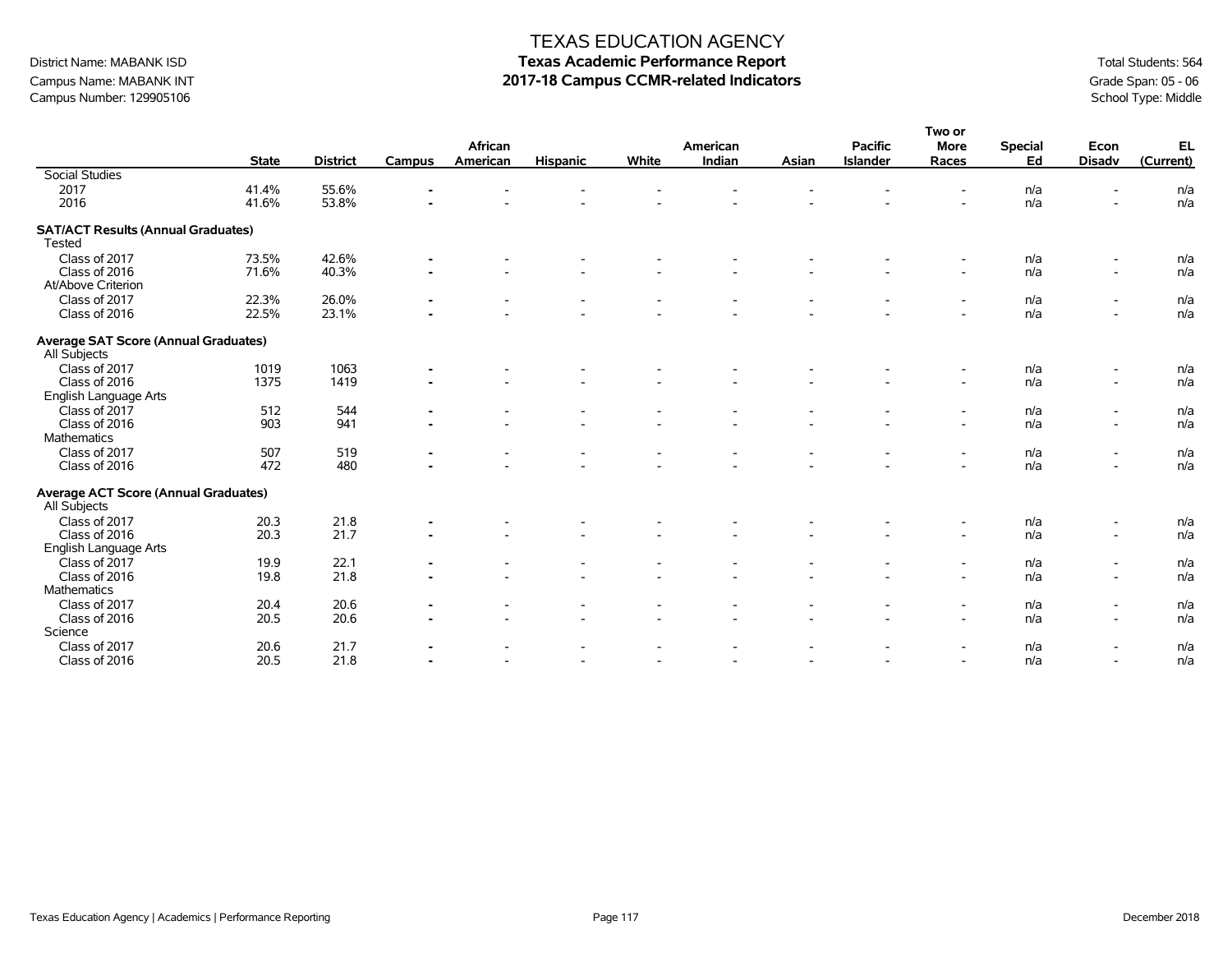# Campus Number: 129905106

### TEXAS EDUCATION AGENCY

# District Name: MABANK ISD **Texas Academic Performance Report Texas Academic Performance Report** Total Students: 564 Campus Name: MABANK INT **2017-18 Campus Other Postsecondary Indicators** Grade Span: 05 - 06 Campus Number: 129905106<br>Campus Number: 129905106 School Type: Middle

|                                                                                                |              |                 |                | African  |                 |       | American |       | <b>Pacific</b>  | Two or<br>More | <b>Special</b> | Econ   | EL        |
|------------------------------------------------------------------------------------------------|--------------|-----------------|----------------|----------|-----------------|-------|----------|-------|-----------------|----------------|----------------|--------|-----------|
|                                                                                                | <b>State</b> | <b>District</b> | Campus         | American | <b>Hispanic</b> | White | Indian   | Asian | <b>Islander</b> | Races          | Ed             | Disadv | (Current) |
| <b>Advanced Dual-Credit Course Completion (Grades 9-12)</b>                                    |              |                 |                |          |                 |       |          |       |                 |                |                |        |           |
| Any Subject                                                                                    |              |                 |                |          |                 |       |          |       |                 |                |                |        |           |
| 2016-17                                                                                        | 37.1%        | 31.5%           |                |          |                 |       |          |       |                 |                |                |        |           |
| 2015-16                                                                                        | 35.9%        | 28.3%           |                |          |                 |       |          |       |                 |                |                |        |           |
| English Language Arts                                                                          |              |                 |                |          |                 |       |          |       |                 |                |                |        |           |
| 2016-17                                                                                        | 16.8%        | 8.4%            |                |          |                 |       |          |       |                 |                |                |        |           |
| 2015-16                                                                                        | 16.2%        | 8.8%            |                |          |                 |       |          |       |                 |                |                |        |           |
| Mathematics                                                                                    |              |                 |                |          |                 |       |          |       |                 |                |                |        |           |
| 2016-17                                                                                        | 19.5%        | 19.9%           |                |          |                 |       |          |       |                 |                |                |        |           |
| 2015-16                                                                                        | 19.3%        | 16.8%           |                |          |                 |       |          |       |                 |                |                |        |           |
| Science                                                                                        |              |                 |                |          |                 |       |          |       |                 |                |                |        |           |
| 2016-17                                                                                        | 5.7%         | 5.0%            | $\blacksquare$ |          |                 |       |          |       |                 |                |                |        |           |
| 2015-16                                                                                        | 5.1%         | 2.6%            |                |          |                 |       |          |       |                 |                |                |        |           |
| Social Studies                                                                                 |              |                 |                |          |                 |       |          |       |                 |                |                |        |           |
| 2016-17                                                                                        | 21.8%        | 16.0%           |                |          |                 |       |          |       |                 |                |                |        |           |
| 2015-16                                                                                        | 20.8%        | 12.8%           |                |          |                 |       |          |       |                 |                |                |        |           |
| Graduates Enrolled in Texas Institution of Higher Education (TX IHE)                           |              |                 |                |          |                 |       |          |       |                 |                |                |        |           |
| 2015-16                                                                                        | 51.8%        | 48.2%           |                |          |                 |       |          |       |                 |                |                |        |           |
| 2014-15                                                                                        | 56.1%        | 47.3%           |                |          |                 |       |          |       |                 |                |                |        |           |
| Graduates in TX IHE Completing One Year Without Enrollment in a Developmental Education Course |              |                 |                |          |                 |       |          |       |                 |                |                |        |           |
| 2015-16                                                                                        | 55.7%        | 57.4%           |                |          |                 |       |          |       |                 |                |                |        |           |
| 2014-15                                                                                        | 55.6%        | 72.9%           |                |          |                 |       |          |       |                 |                |                |        |           |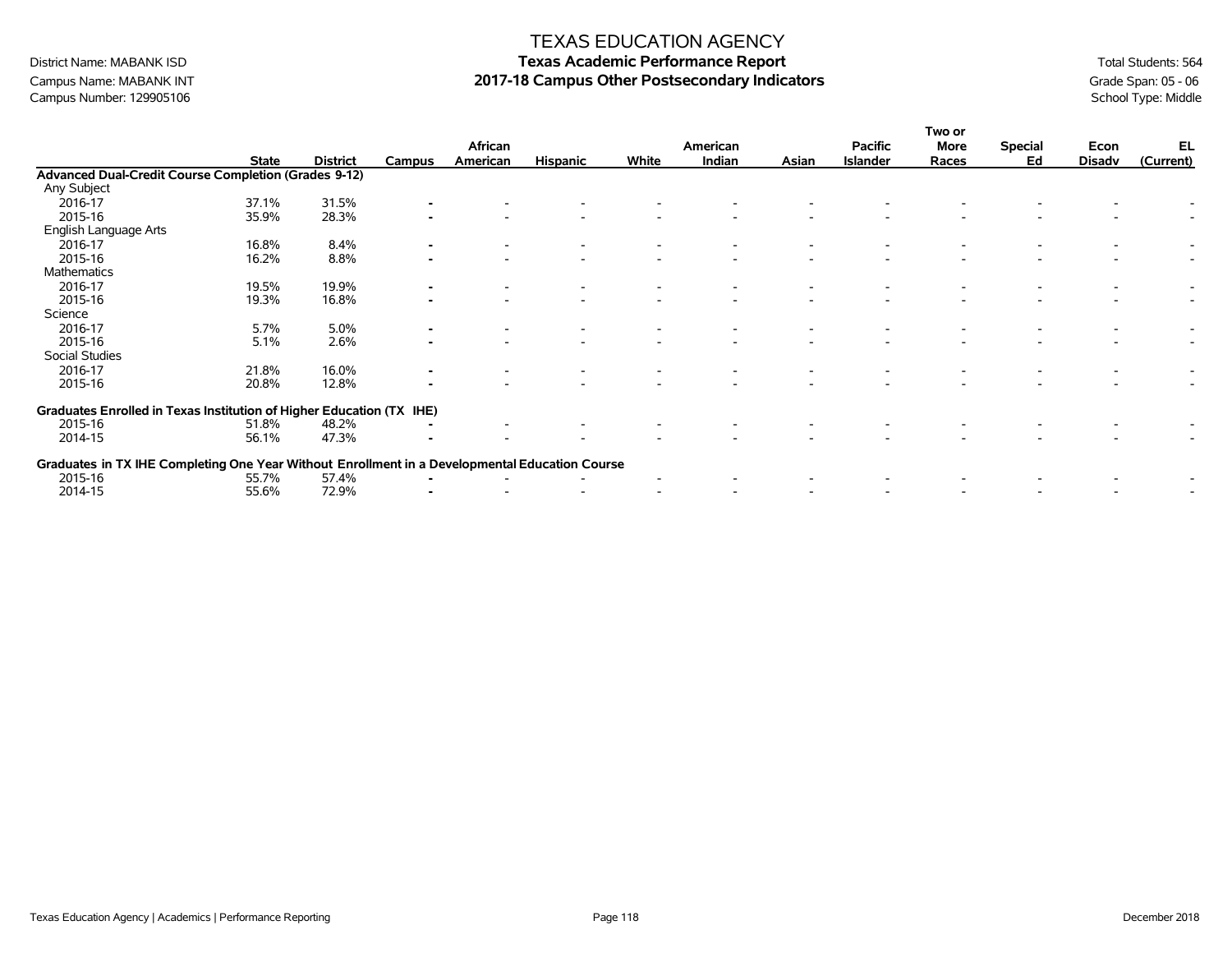Campus Name: MABANK INT **2017-18 Campus Student Information**<br>
2017-18 Campus Student Information<br>
Campus Number: 129905106<br>
School Type: Middle Campus Number: 129905106

### TEXAS EDUCATION AGENCY

|                                                                |              | --------------- Campus ---------------- |                 |              |
|----------------------------------------------------------------|--------------|-----------------------------------------|-----------------|--------------|
| <b>Student Information</b>                                     | <b>Count</b> | Percent                                 | <b>District</b> | <b>State</b> |
| <b>Total Students</b>                                          | 564          | 100.0%                                  | 3,509           | 5,385,012    |
| Students by Grade:                                             |              |                                         |                 |              |
| Early Childhood Education                                      | 0            | 0.0%                                    | 0.0%            | 0.3%         |
| Pre-Kindergarten                                               | 0            | 0.0%                                    | 4.7%            | 4.3%         |
| Kindergarten                                                   | 0            | 0.0%                                    | 7.4%            | 6.9%         |
| Grade 1                                                        | $\mathbf 0$  | 0.0%                                    | 6.6%            | 7.2%         |
| Grade 2                                                        | $\Omega$     | 0.0%                                    | 7.0%            | 7.3%         |
| Grade 3                                                        | $\Omega$     | 0.0%                                    | 7.0%            | 7.6%         |
| Grade 4                                                        | 0            | 0.0%                                    | 8.2%            | 7.7%         |
| Grade 5                                                        | 282          | 50.0%                                   | 8.0%            | 7.7%         |
| Grade 6                                                        | 282          | 50.0%                                   | 8.0%            | 7.5%         |
| Grade 7                                                        | 0            | 0.0%                                    | 7.0%            | 7.5%         |
| Grade 8                                                        | 0            | 0.0%                                    | 6.7%            | 7.4%         |
| Grade 9                                                        | $\mathbf 0$  | 0.0%                                    | 7.8%            | 8.0%         |
| Grade 10                                                       | 0            | 0.0%                                    | 7.4%            | 7.4%         |
| Grade 11                                                       | 0            | 0.0%                                    | 7.4%            | 6.9%         |
| Grade 12                                                       | 0            | 0.0%                                    | 6.9%            | 6.4%         |
| Ethnic Distribution:                                           |              |                                         |                 |              |
| African American                                               | 12           | 2.1%                                    | 1.8%            | 12.6%        |
| Hispanic                                                       | 87           | 15.4%                                   | 17.1%           | 52.4%        |
| White                                                          | 432          | 76.6%                                   | 75.9%           | 27.8%        |
| American Indian                                                | 3            | 0.5%                                    | 0.5%            | 0.4%         |
| Asian                                                          | 9            | 1.6%                                    | 1.2%            | 4.4%         |
| Pacific Islander                                               | 0            | 0.0%                                    | 0.1%            | 0.1%         |
| Two or More Races                                              | 21           | 3.7%                                    | 3.4%            | 2.3%         |
| Economically Disadvantaged                                     | 341          | 60.5%                                   | 60.7%           | 58.8%        |
| Non-Educationally Disadvantaged                                | 223          | 39.5%                                   | 39.3%           | 41.2%        |
| English Learners (EL)                                          | 11           | 2.0%                                    | 3.7%            | 18.8%        |
| Students w/ Disciplinary Placements (2016-17)                  | 9            | 1.6%                                    | 2.2%            | 1.3%         |
| At-Risk                                                        | 217          | 38.5%                                   | 44.2%           | 50.8%        |
| Students with Disabilities by Type of Primary Disability:      |              |                                         |                 |              |
| Total Students with Disabilities By Type of Primary Disability | 74           |                                         |                 |              |
| Students with Intellectual Disabilities                        | 47           | 63.5%                                   | 46.3%           | 43.3%        |
| Students with Physical Disabilities                            | $\ast\ast$   | $*$                                     | 16.0%           | 21.9%        |
| <b>Students with Autism</b>                                    | $\ast$       |                                         | $\ast\ast$      | 13.2%        |
| Students with Behavioral Disabilities                          | 19           | 25.7%                                   | 26.3%           | 20.3%        |
| Students with Non-Categorical Early Childhood                  | 0            | 0.0%                                    |                 | 1.4%         |
| Mobility (2016-17):                                            |              |                                         |                 |              |
| <b>Total Mobile Students</b>                                   | 82           | 14.9%                                   | 15.2%           | 16.0%        |
| By Ethnicity:                                                  |              |                                         |                 |              |
| African American                                               | 2            | 0.4%                                    |                 |              |
| Hispanic                                                       | 11           | 2.0%                                    |                 |              |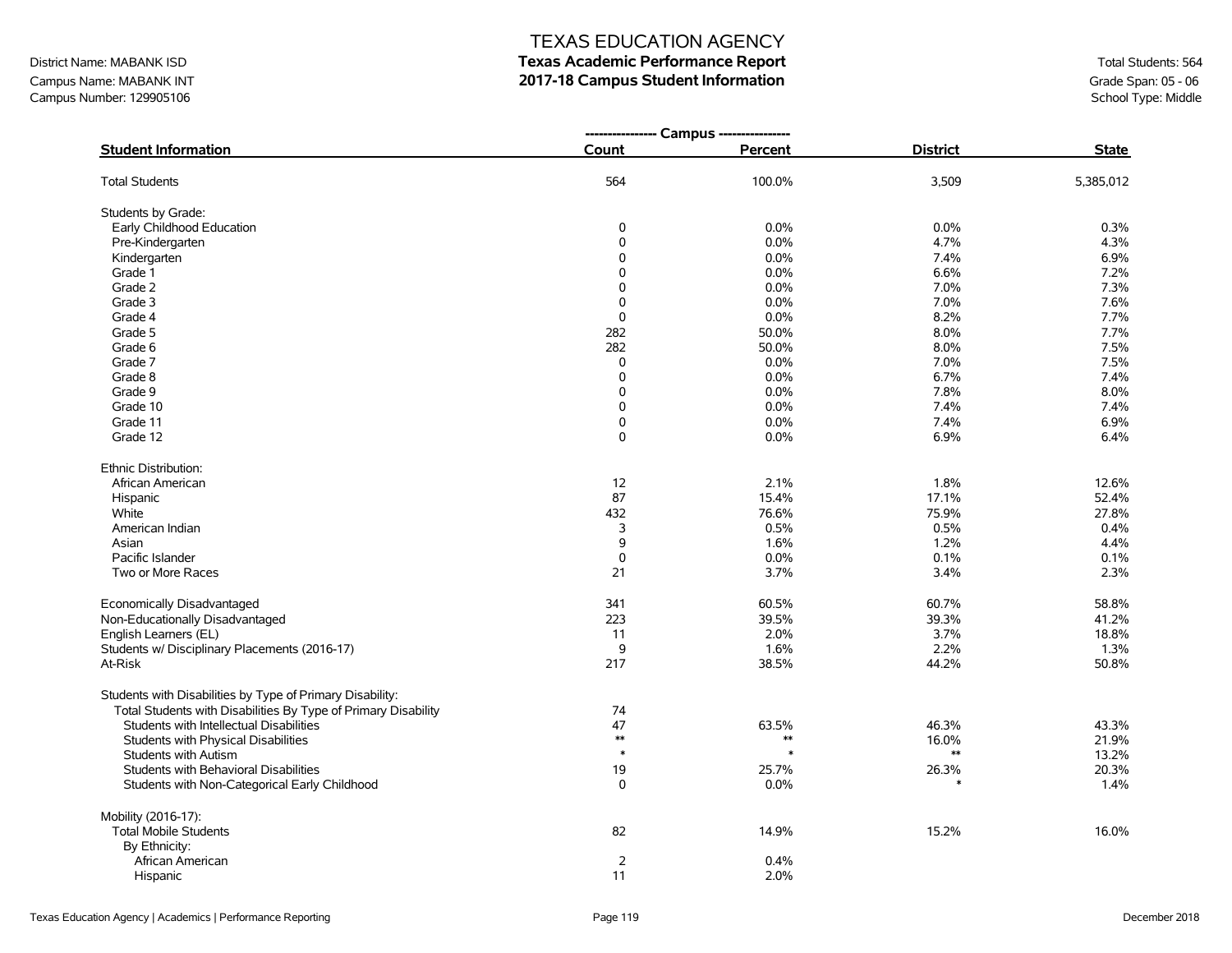# District Name: MABANK ISD **Texas Academic Performance Report Texas Academic Performance Report** Total Students: 564

Campus Name: MABANK INT **2017-18 Campus Student Information**<br>Campus Number: 129905106 School Type: Middle Campus Number: 129905106

| <b>Student Information</b> | Count | Percent | <b>District</b> | <b>State</b> |
|----------------------------|-------|---------|-----------------|--------------|
| White                      | 64    | 11.6%   |                 |              |
| American Indian            |       | 0.2%    |                 |              |
| Asian                      |       | 0.0%    |                 |              |
| Pacific Islander           |       | 0.0%    |                 |              |
| Two or More Races          |       | 0.7%    |                 |              |

|                            |                          | --------Non-Special Education Rates-------- | --------Special Education Rates-------- |                          |                 |              |
|----------------------------|--------------------------|---------------------------------------------|-----------------------------------------|--------------------------|-----------------|--------------|
| <b>Student Information</b> | <b>Campus</b>            | <b>District</b>                             | <b>State</b>                            | Campus                   | <b>District</b> | <b>State</b> |
| Retention Rates by Grade:  |                          |                                             |                                         |                          |                 |              |
| Kindergarten               | $\overline{\phantom{0}}$ | 2.9%                                        | 1.8%                                    | $\overline{\phantom{a}}$ | 5.9%            | 6.9%         |
| Grade 1                    | $\overline{\phantom{0}}$ | 3.8%                                        | 3.4%                                    | $\overline{\phantom{a}}$ | 4.5%            | 6.2%         |
| Grade 2                    | $\overline{\phantom{0}}$ | 2.6%                                        | 2.1%                                    | $\overline{\phantom{a}}$ | $0.0\%$         | 2.6%         |
| Grade 3                    | $\overline{\phantom{0}}$ | 0.8%                                        | 1.3%                                    | $\overline{\phantom{a}}$ | 3.3%            | 1.0%         |
| Grade 4                    | $\overline{\phantom{0}}$ | 0.4%                                        | 0.6%                                    | $\overline{\phantom{a}}$ | $0.0\%$         | 0.5%         |
| Grade 5                    | 0.0%                     | 0.0%                                        | 0.7%                                    | $0.0\%$                  | 0.0%            | 0.6%         |
| Grade 6                    | 0.5%                     | 0.5%                                        | 0.5%                                    | $3.2\%$                  | 3.2%            | 0.6%         |
| Grade 7                    | $\overline{\phantom{0}}$ | 0.9%                                        | 0.7%                                    | $\overline{\phantom{a}}$ | 0.0%            | 0.6%         |
| Grade 8                    | $\overline{\phantom{0}}$ | 0.4%                                        | 0.6%                                    | $\overline{\phantom{a}}$ | $0.0\%$         | 0.8%         |
| Grade 9                    | $\overline{\phantom{0}}$ | 3.5%                                        | 8.0%                                    | $\overline{\phantom{a}}$ | 8.3%            | 13.5%        |

| <b>Class Size Information</b>                  | Campus                   | <b>District</b> | <b>State</b> |
|------------------------------------------------|--------------------------|-----------------|--------------|
| Class Size Averages by Grade and Subject       |                          |                 |              |
| (Derived from teacher responsibility records): |                          |                 |              |
| Elementary:                                    |                          |                 |              |
| Kindergarten                                   | $\overline{\phantom{a}}$ | 21.3            | 18.7         |
| Grade 1                                        | $\overline{\phantom{a}}$ | 20.9            | 18.8         |
| Grade 2                                        | $\overline{\phantom{a}}$ | 19.3            | 18.8         |
| Grade 3                                        | $\overline{\phantom{a}}$ | 20.2            | 19.0         |
| Grade 4                                        |                          | 20.1            | 19.2         |
| Grade 5                                        | 22.9                     | 22.9            | 21.2         |
| Grade 6                                        | 21.5                     | 21.5            | 20.3         |
| Secondary:                                     |                          |                 |              |
| English/Language Arts                          | $\overline{\phantom{a}}$ | 15.3            | 16.7         |
| Foreign Languages                              | $\overline{\phantom{a}}$ | 18.5            | 18.6         |
| Mathematics                                    | $\overline{\phantom{a}}$ | 16.4            | 17.9         |
| Science                                        | $\overline{\phantom{a}}$ | 16.6            | 19.0         |
| Social Studies                                 | $\overline{\phantom{a}}$ | 18.8            | 19.3         |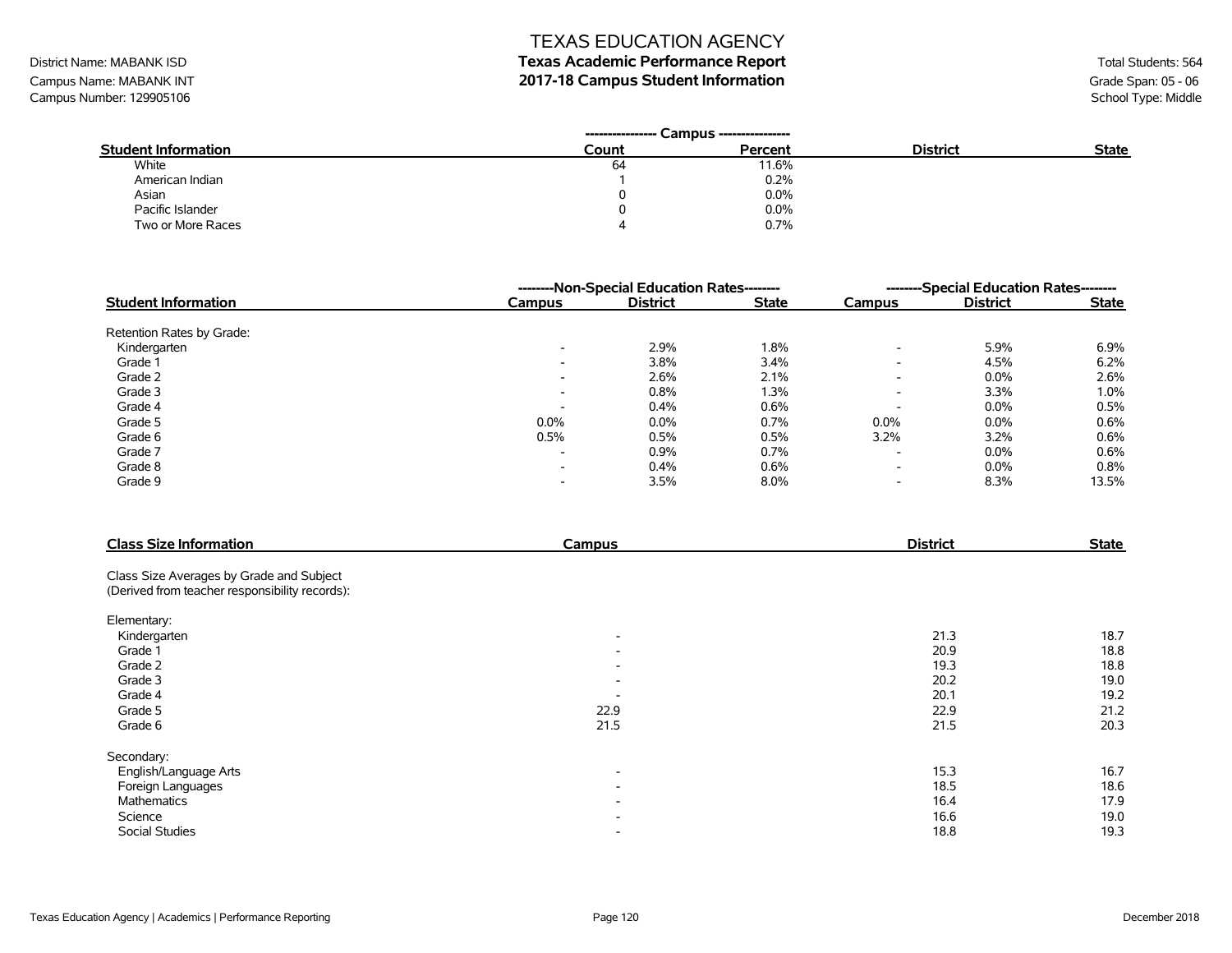# District Name: MABANK ISD **Texas Academic Performance Report Texas Academic Performance Report** Total Students: 564

Campus Name: MABANK INT **2017-18 Campus Staff Information**<br>Campus Number: 129905106 School Type: Middle Campus Number: 129905106

|                                           | ---------------- Campus ---------------- |         |                 |              |
|-------------------------------------------|------------------------------------------|---------|-----------------|--------------|
| <b>Staff Information</b>                  | Count/Average                            | Percent | <b>District</b> | <b>State</b> |
| <b>Total Staff</b>                        | 50.7                                     | 100.0%  | 100.0%          | 100.0%       |
| Professional Staff:                       | 36.3                                     | 71.7%   | 61.3%           | 64.1%        |
| <b>Teachers</b>                           | 32.3                                     | 63.8%   | 49.1%           | 50.1%        |
| <b>Professional Support</b>               | 2.0                                      | 3.9%    | 7.3%            | 9.8%         |
| Campus Administration (School Leadership) | 2.0                                      | 3.9%    | 4.0%            | 3.0%         |
| Librarians                                |                                          |         |                 |              |
| Full-time                                 | $0.0\,$                                  | n/a     | 2.0             | 4,429.0      |
| Part-time                                 | 0.0                                      | n/a     | 1.0             | 578.0        |
| Counselors                                |                                          |         |                 |              |
| Full-time                                 | 2.0                                      | n/a     | 8.0             | 12,131.0     |
| Part-time                                 | 0.0                                      | n/a     | 1.0             | 1,148.0      |
| <b>Educational Aides:</b>                 | 14.4                                     | 28.3%   | 21.8%           | 10.1%        |
| Total Minority Staff:                     | 2.9                                      | 5.8%    | 7.5%            | 49.9%        |
| Teachers by Ethnicity and Sex:            |                                          |         |                 |              |
| African American                          | 0.0                                      | 0.0%    | 0.8%            | 10.4%        |
| Hispanic                                  | 0.0                                      | 0.0%    | 3.3%            | 27.2%        |
| White                                     | 32.3                                     | 100.0%  | 95.4%           | 58.9%        |
| American Indian                           | 0.0                                      | 0.0%    | 0.0%            | 0.3%         |
| Asian                                     | 0.0                                      | 0.0%    | 0.4%            | 1.6%         |
| Pacific Islander                          | 0.0                                      | 0.0%    | 0.0%            | 0.4%         |
| Two or More Races                         | 0.0                                      | 0.0%    | 0.0%            | 1.1%         |
| Males                                     | 4.7                                      | 14.4%   | 18.2%           | 23.7%        |
| Females                                   | 27.7                                     | 85.6%   | 81.8%           | 76.3%        |
| Teachers by Highest Degree Held:          |                                          |         |                 |              |
| No Degree                                 | 0.0                                      | 0.0%    | 2.5%            | 1.4%         |
| <b>Bachelors</b>                          | 28.0                                     | 86.5%   | 77.1%           | 74.1%        |
| <b>Masters</b>                            | 4.4                                      | 13.5%   | 20.4%           | 23.8%        |
| Doctorate                                 | 0.0                                      | 0.0%    | 0.0%            | 0.7%         |
| Teachers by Years of Experience:          |                                          |         |                 |              |
| <b>Beginning Teachers</b>                 | 1.0                                      | 3.1%    | 12.5%           | 8.2%         |
| 1-5 Years Experience                      | 15.3                                     | 47.4%   | 32.5%           | 29.1%        |
| 6-10 Years Experience                     | 4.2                                      | 13.1%   | 18.3%           | 19.1%        |
| 11-20 Years Experience                    | 7.6                                      | 23.4%   | 23.9%           | 28.2%        |
| Over 20 Years Experience                  | 4.2                                      | 13.0%   | 12.8%           | 15.3%        |
| Number of Students per Teacher            | 17.4                                     | n/a     | 14.6            | 15.1         |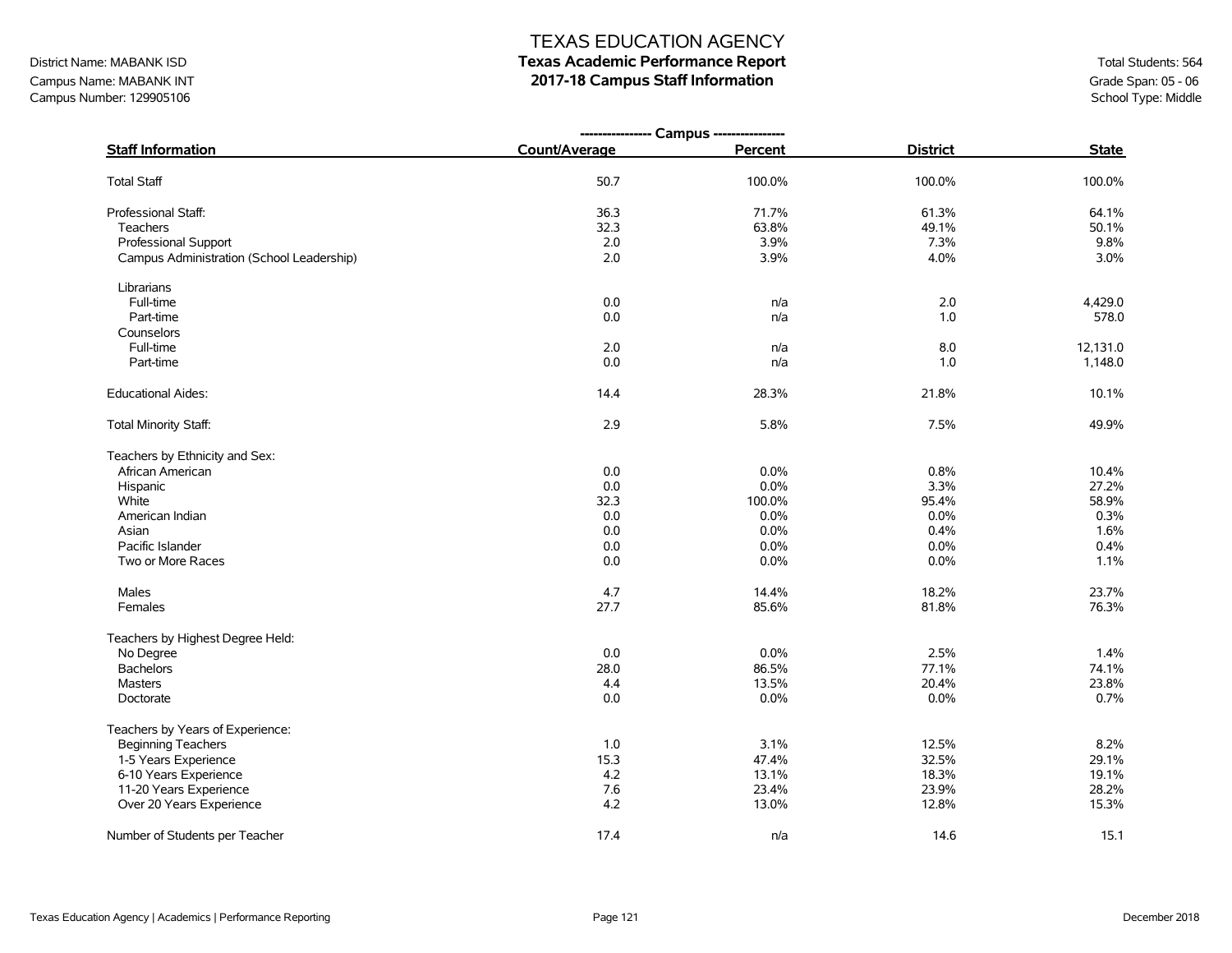# District Name: MABANK ISD **Texas Academic Performance Report Texas Academic Performance Report** Total Students: 564

Campus Name: MABANK INT **2017-18 Campus Staff Information**<br>Campus Number: 129905106 School Type: Middle Campus Number: 129905106

| <b>Staff Information</b>                                             | Campus   | <b>District</b> | <b>State</b> |
|----------------------------------------------------------------------|----------|-----------------|--------------|
| Experience of Campus Leadership:                                     |          |                 |              |
| Average Years Experience of Principals                               | 4.0      | 7.2             | 6.3          |
| Average Years Experience of Principals with District                 | 4.0      | 5.8             | 5.4          |
| Average Years Experience of Assistant Principals                     | 10.0     | 3.7             | 5.2          |
| Average Years Experience of Assistant Principals with District       | 10.0     | 3.6             | 4.6          |
| Average Years Experience of Teachers:                                | 9.5      | 9.9             | 10.9         |
| Average Years Experience of Teachers with District:                  | 6.7      | 6.3             | 7.1          |
| Average Teacher Salary by Years of Experience (regular duties only): |          |                 |              |
| <b>Beginning Teachers</b>                                            | \$43,000 | \$44,943        | \$47,667     |
| 1-5 Years Experience                                                 | \$43,701 | \$44,161        | \$49,663     |
| 6-10 Years Experience                                                | \$45,639 | \$46,647        | \$52,056     |
| 11-20 Years Experience                                               | \$49,538 | \$50,509        | \$55,246     |
| Over 20 Years Experience                                             | \$57,644 | \$59,064        | \$61,428     |
| Average Actual Salaries (regular duties only):                       |          |                 |              |
| <b>Teachers</b>                                                      | \$47,106 | \$48,139        | \$53,334     |
| Professional Support                                                 | \$60,302 | \$54,134        | \$63,165     |
| Campus Administration (School Leadership)                            | \$71,965 | \$68,029        | \$77,712     |
| Instructional Staff Percent:                                         | n/a      | 72.6%           | 64.4%        |
| Contracted Instructional Staff (not incl. above):                    | 0.0      | 0.0             | 6,218.9      |